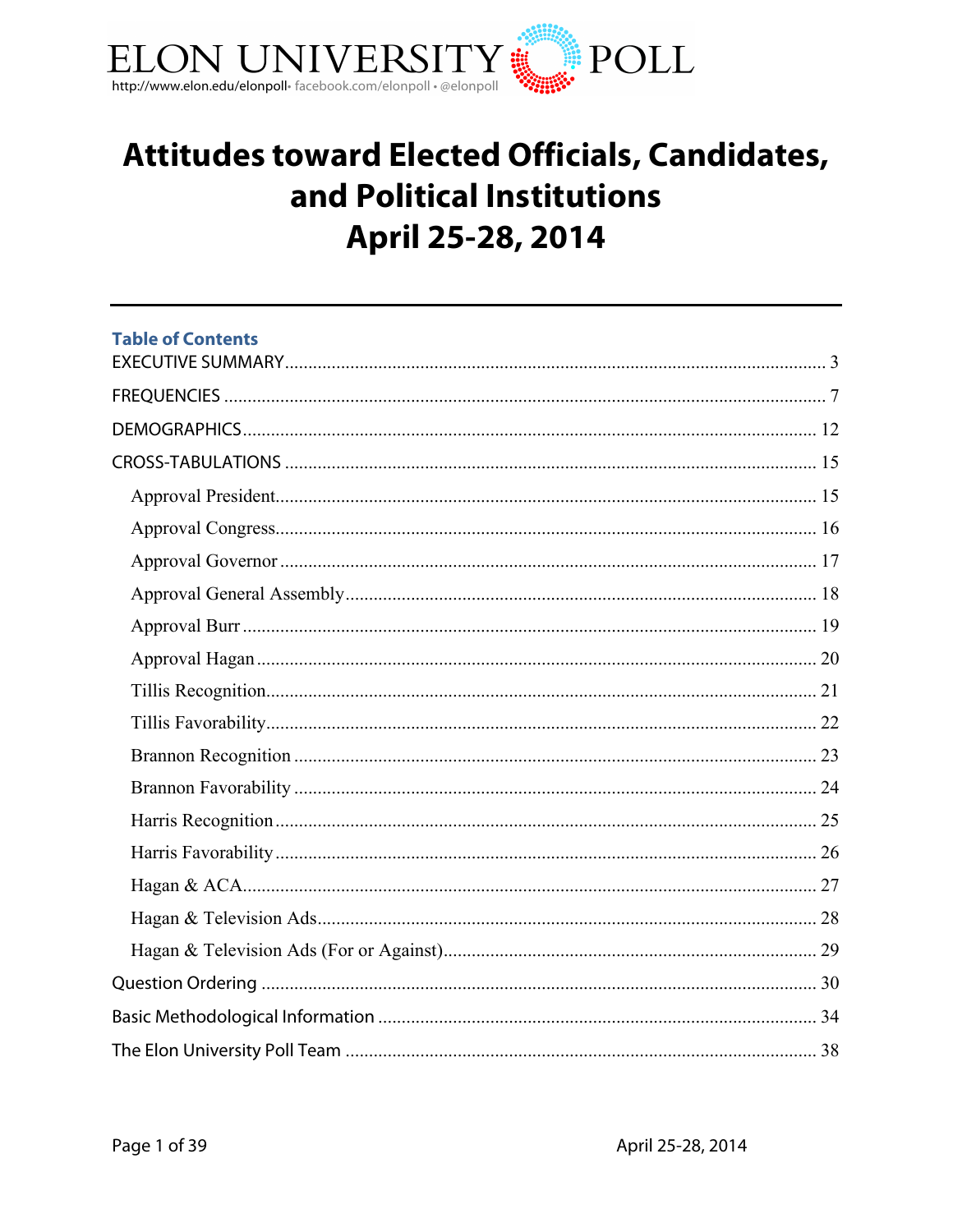

# **Job Approval Ratings in NC**



April 25-28, 2014; ± 3.78%; 672 Registered NC Voters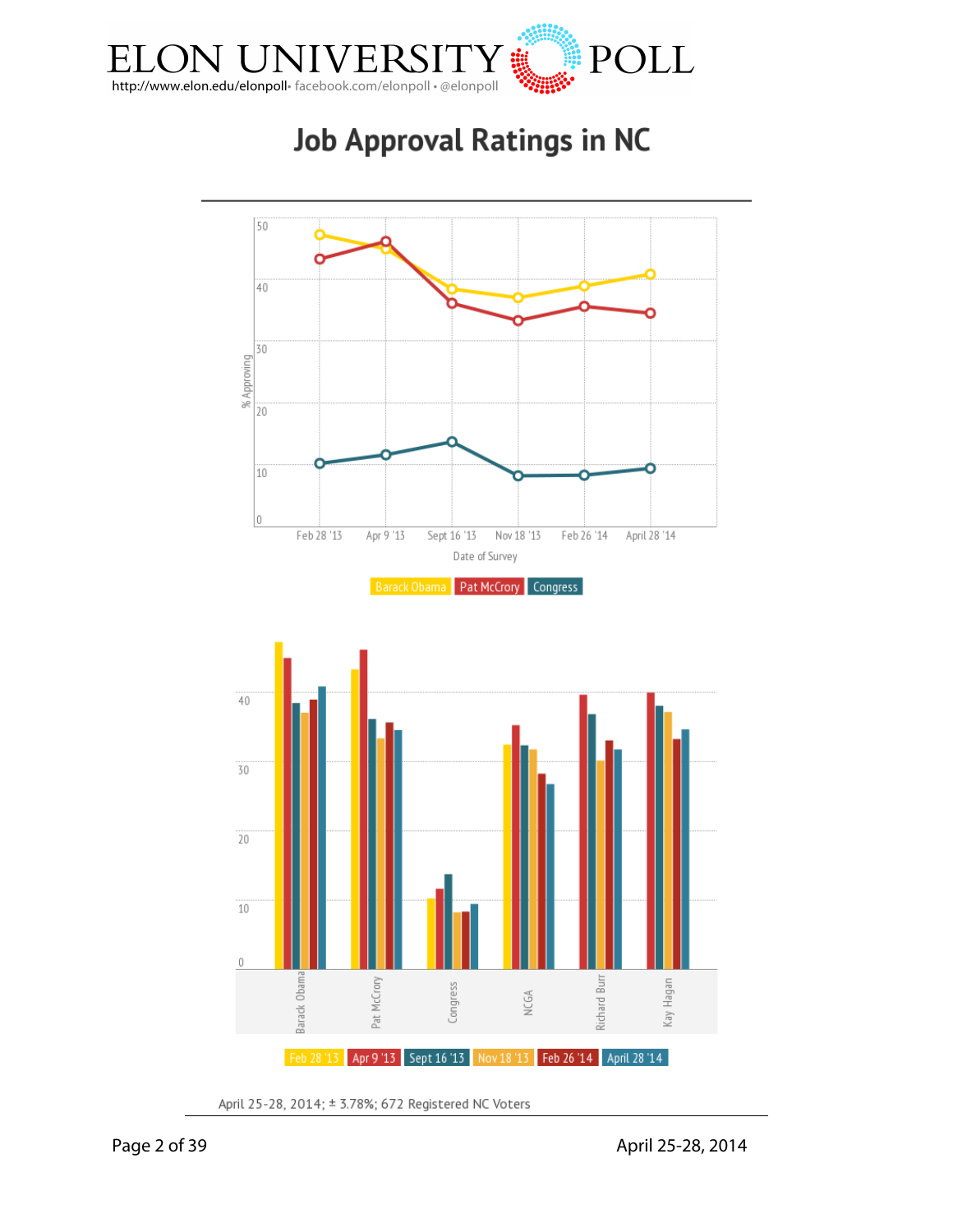

#### **EXECUTIVE SUMMARY**

#### **Approval Rating for President Barack Obama**

President Barack Obama's approval rating in April showed little change from the last Elon Poll in February. The president saw a slight increase in approval (2 points) and a slight decrease in those disapproving of his job performance (2.5 points). The 8 point gap between approval (41%) and disapproval (49%) matches many national polls conducted around the same time period. Only 4% of Republicans approve of Obama, compared to 76% of Democrats. Obama saw a small decline in support among Democrats, but a slight increase in support among independents and women.

#### **Approval Rating for Governor Pat McCrory**

Governor Pat McCrory also saw little change in his approval numbers (35% approve/45% disapprove). The governor saw approximately a 1 percentage point increase in approval and 1 point decrease in disapproval since February. Over 20 percent of respondents still say they don't know whether they approve or disapprove of the governor's job performance. Most Republicans (56%) approve of the governor, compared to 35% of independents, and 18% of Democrats. Only 23% of blacks and 28% of women said they approved of McCrory's performance.

#### **Approval Rating for Congress**

The approval rating for Congress remained low with less than 10% of respondents approving of the job Congress is doing. This was a 1 percentage point improvement since February. Approval of Congress is low across all partisan attachments, but lowest among Republicans (7%), followed by Independents (9%) and then Democrats (12%). Congressional approval ratings are low for men (10%) and women (9%). African Americans are more likely to approve of Congress's job performance (18%) than whites (5%).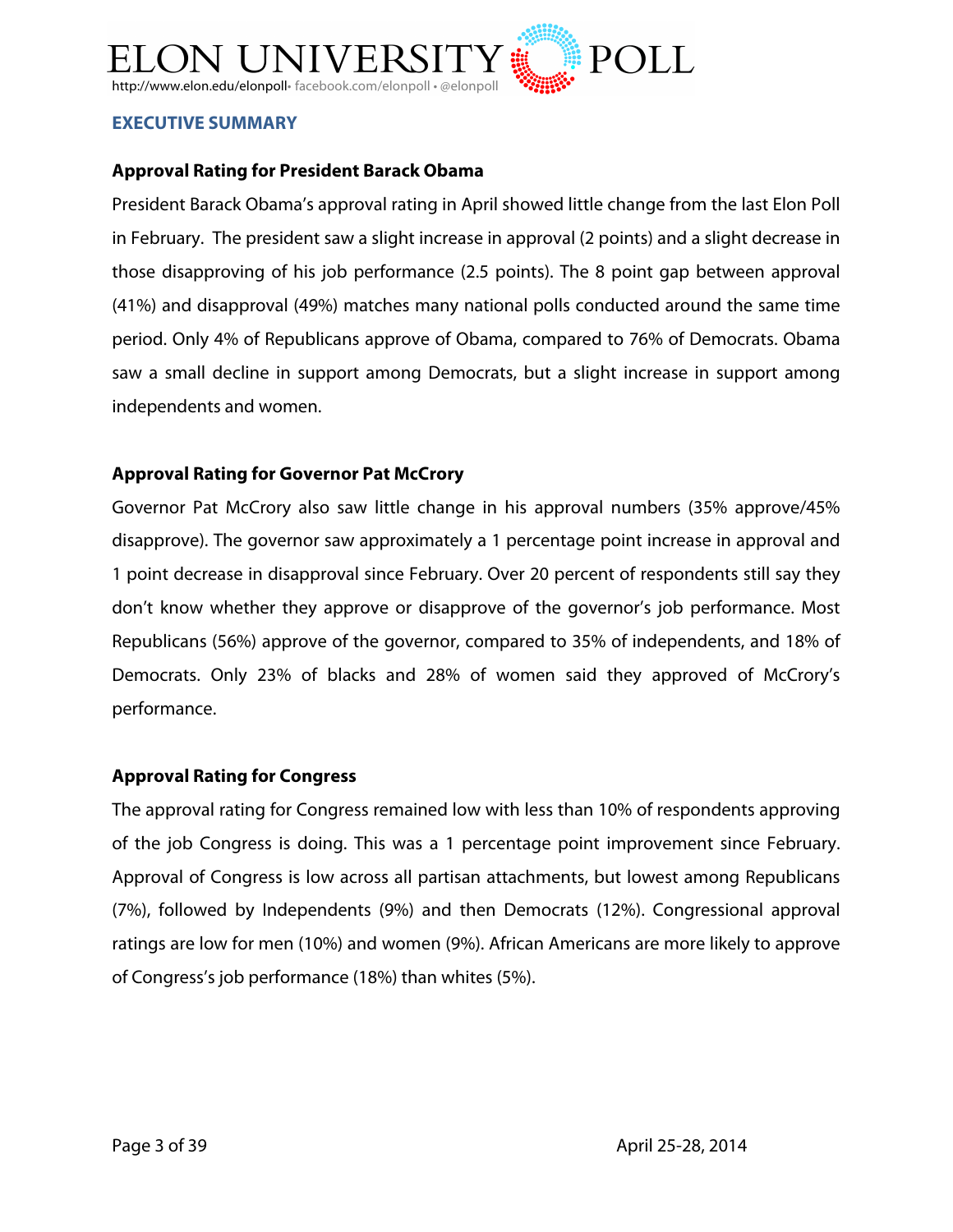

#### **Approval Rating for the General Assembly**

Although approval for the General Assembly in Raleigh is much higher than it is for the U.S. Congress (27% compared to 10%), approval for the state legislature declined slightly since February by a small amount (1.5 points). Almost half of respondents said they disapprove of the job the General Assembly is doing (49%), a slight increase since the last Elon Poll. Unlike approval ratings for Congress, there are noticeable partisan differences in approval of the General Assembly. Only 19% of Democrats approve of the state legislature compared to 24% of Independents and 41% of Republicans. There has been a decline in support for the General Assembly among Republicans since September 2013 (52% to 41%). Approval of the General Assembly tended to be lower among women (21%) and African Americans (19%). In April 2013 approval numbers were similar for blacks (33%) and whites (36%). By September 2013 this had changed with only 25% of African Americans and 35% of whites approving of the General Assembly. By April 2014 the General Assembly had lost support from most subpopulations, including Republicans.

#### **Approval Ratings for Senators Hagan**

Senator Kay Hagan saw a slight improvement in approval numbers. Nearly 35 percent of respondents said they approved of the job she was doing, compared to 47 percent who disapproved. There are still over 18 percent of registered voters who are unsure about opinion toward the senator. Sixty percent of Democrats approve of Hagan, compared to 31% of Independents, and 6% of Republicans. Hagan is only doing slightly better with women (36%) than men (33%). Although Hagan's approval ratings have stabilized, the large percentage of voters who disapprove of Hagan's job performance - 47% - is troubling. That is almost 13 points higher than those who disapprove of Senator Burr's performance. When respondents were asked why they disapproved of Senator Hagan's job performance the most frequent response mentioned her support for Obamacare (14%), followed by respondents saying they generally disagree with Hagan's decisions or beliefs.

Respondents were also asked whether Hagan's support for the Affordable Care Act would influence their decision to vote for her. Forty-seven percent said they are less likely to vote to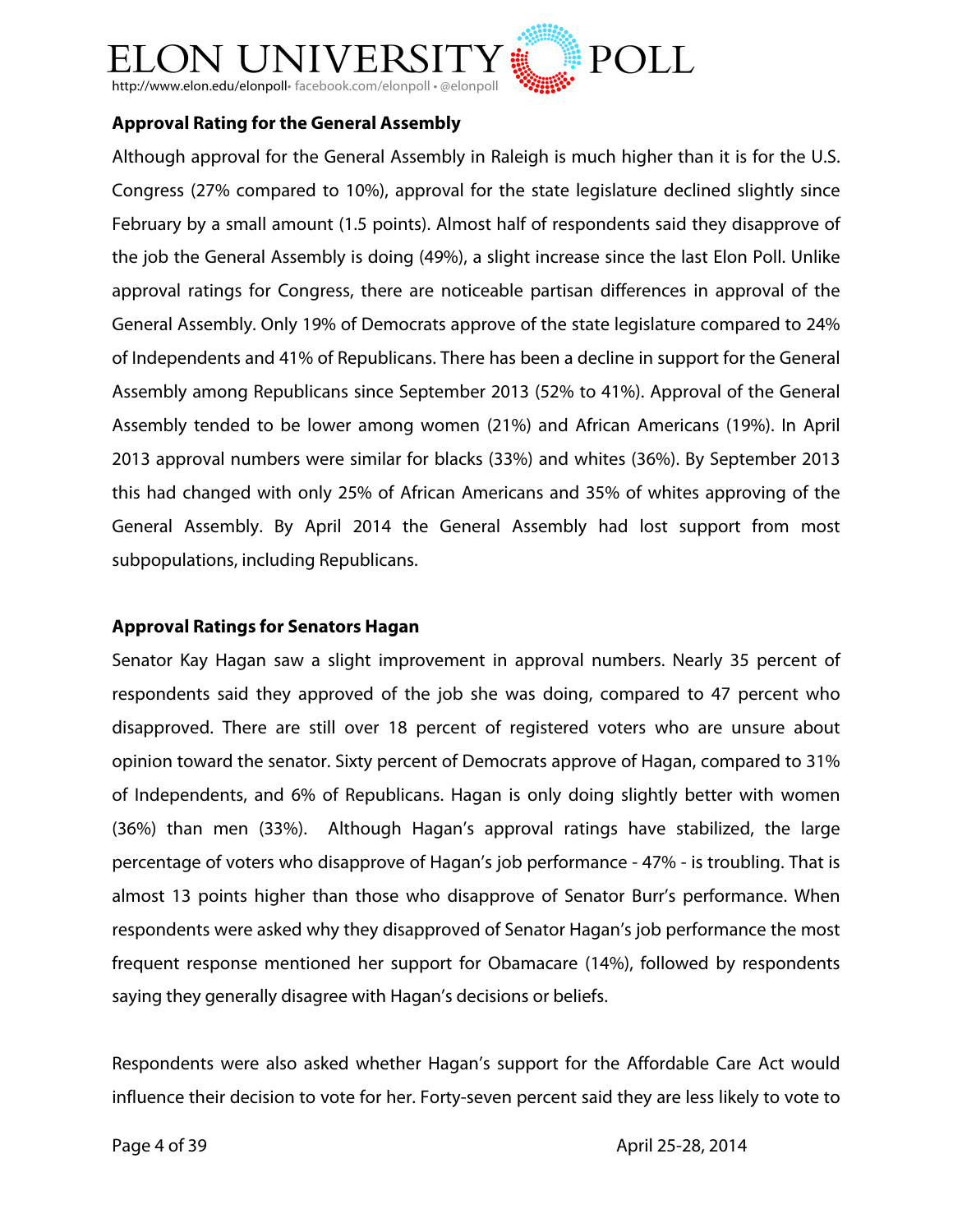

reelect Hagan knowing she voted for the ACA. Nearly 36% said her support for Obamacare would make them more likely to vote for the senator in November.

Respondents were also asked if they had seen any television ads about Kay Hagan. Sixty-three percent said they had, and most (52%) recalled that the ads were critical of Senator Hagan. Republicans (74%) were more likely to have seen at TV ad about Kay Hagan than Democrats (65%, and Independents (52%). Older respondents were also more likely to have seen a TV ad about Hagan. There were little or no differences between blacks, whites, men and women. Interestingly, Independents (59%) were more likely to have seen or recalled TV ads that were critical of Hagan, compared to 57% of Democrats, and 38% of Republicans.

#### **Approval Ratings for Senators Burr**

Approval of Senator Burr's job performance dropped slightly (33 to 32%), and this is the first time there were more respondents who disapprove than approved of Burr's performance since 2009 when the poll began to ask about the senator. Caution should be used before trying to read too much into this finding, given that a third (33.3%) of respondents said they were unsure or didn't know how they felt about Senator Burr.

#### **The 2014 U.S. Senate Primary Race in North Carolina**

Registered voters were asked if they recognized the names Thom Tillis, Mark Harris, and Greg Brannon. If a respondent said they recognized a name they were then given a follow up questions asking the respondent if they had a favorable or unfavorable opinion of the individual. The results show Thom Tillis's name recognition has noticeably improved over the last few months from 31% in November 2013, to 38% in February 2014, to almost 63% in April. Tillis's opponents in the GOP primary had far less name recognition among those sampled. Only 26% recognized the name Mark Harris. This was an increase from November of last year when only 17% of registered voters recognized the name. Only 21% said they recognized the name Greg Brannon, but this was an increase of 11 points from November 2013. Back in September 2013 there was almost no difference in name recognition for Tillis, Harris, and Brannon among Democrats, Independents and Republicans. By April 2014 this had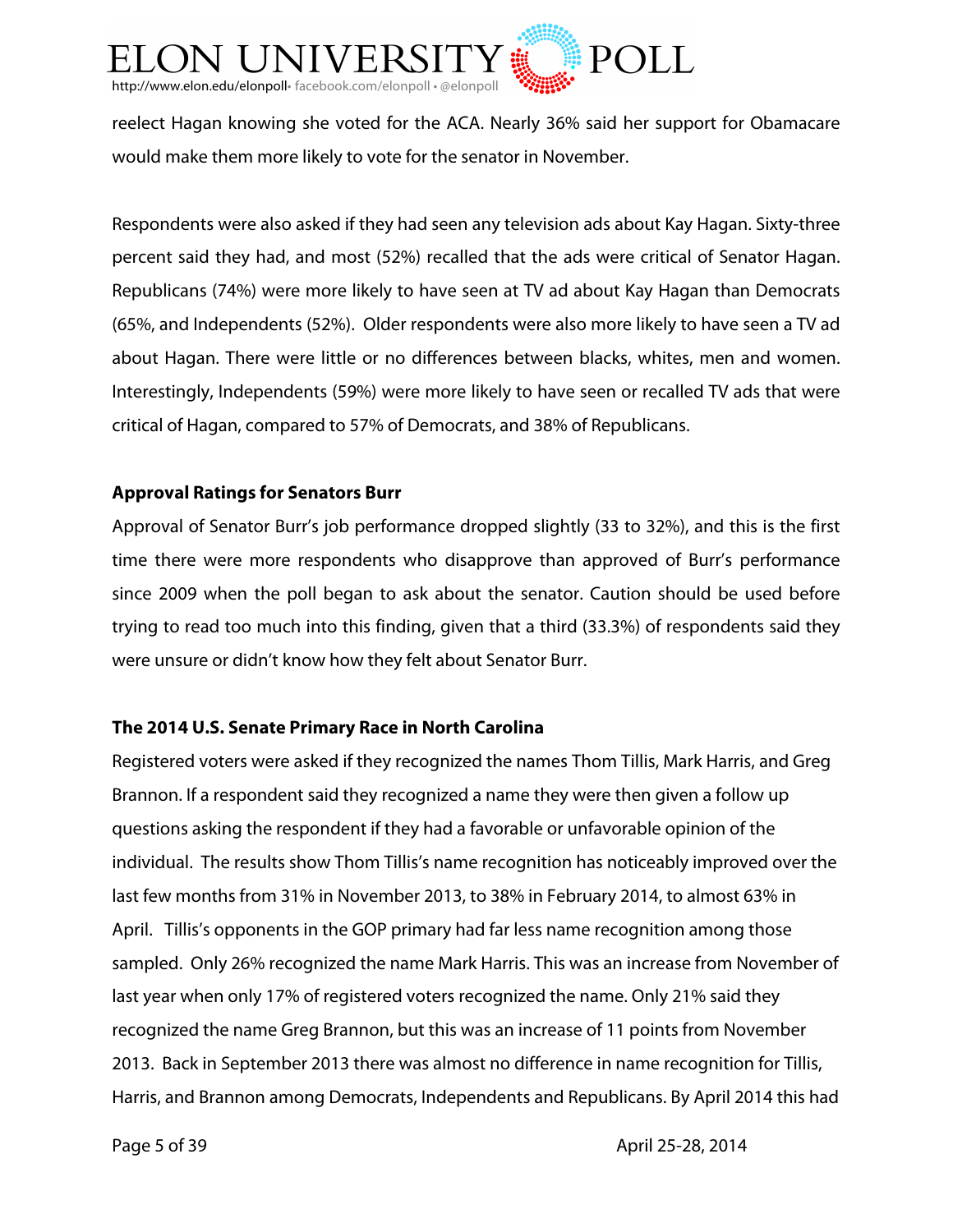

changed: 73% of Republicans now recognize Tillis's name (compared to 56% of Democrats); 35% of Republicans recognize Harris's name (compared to 19% of Democrats); and 28% of Republicans recognize Brannon's name (compared to 18% Democrats).

-Dr. Kenneth E. Fernandez and Dr. Jason A. Husser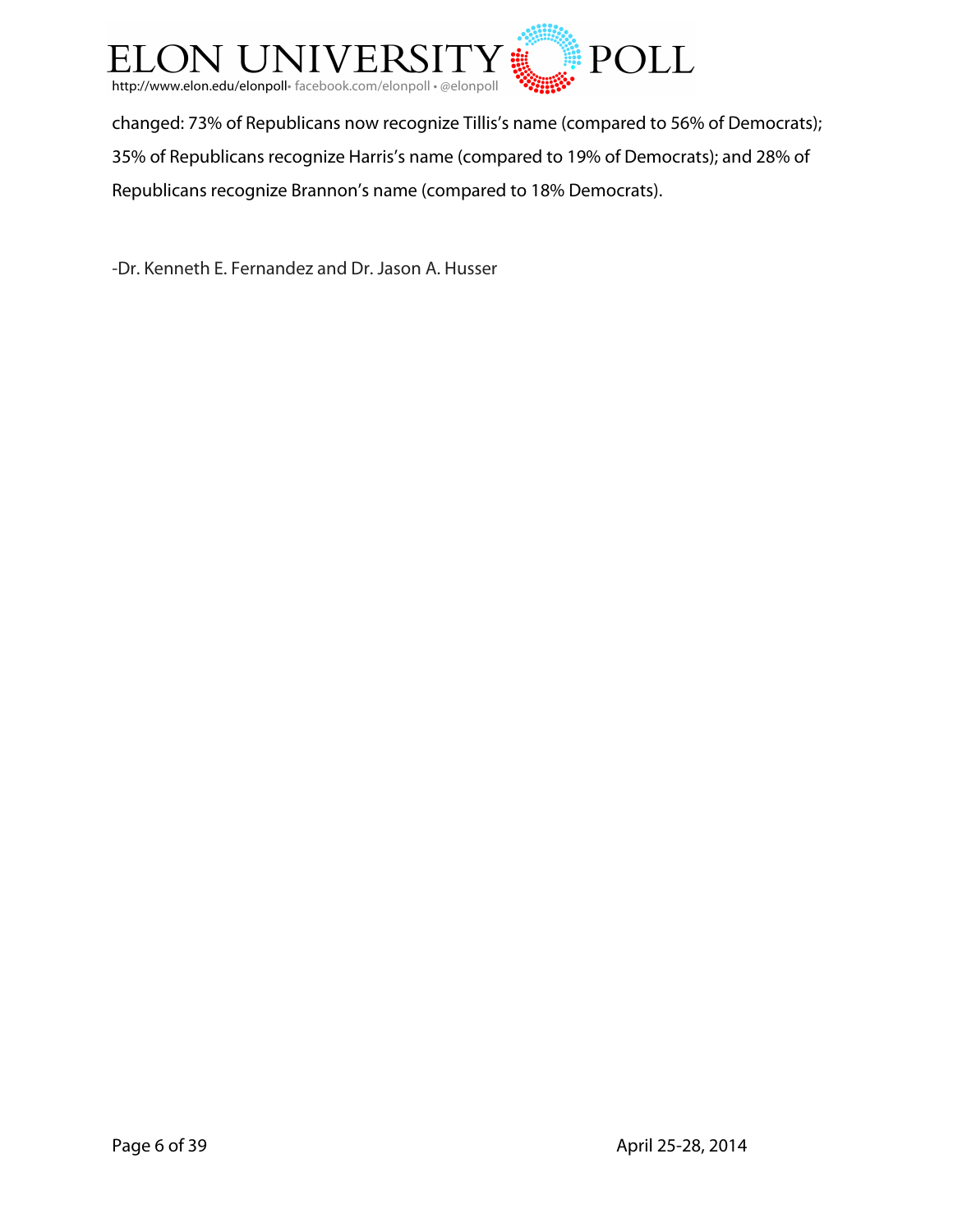

#### **FREQUENCIES**

#### **Approval President**

Do you [approve or disapprove] of the way Barack Obama is handling his job as president?

#### **Approval Congress**

Do you [approve or disapprove] of the way Congress is doing its job?

#### **Approval Governor**

Do you [approve or disapprove] of the way Pat McCrory is handling his job as governor?

#### **Approval General Assembly**

What about the state legislature in Raleigh? Do you [approve or disapprove] of the way the North Carolina General Assembly is doing its job?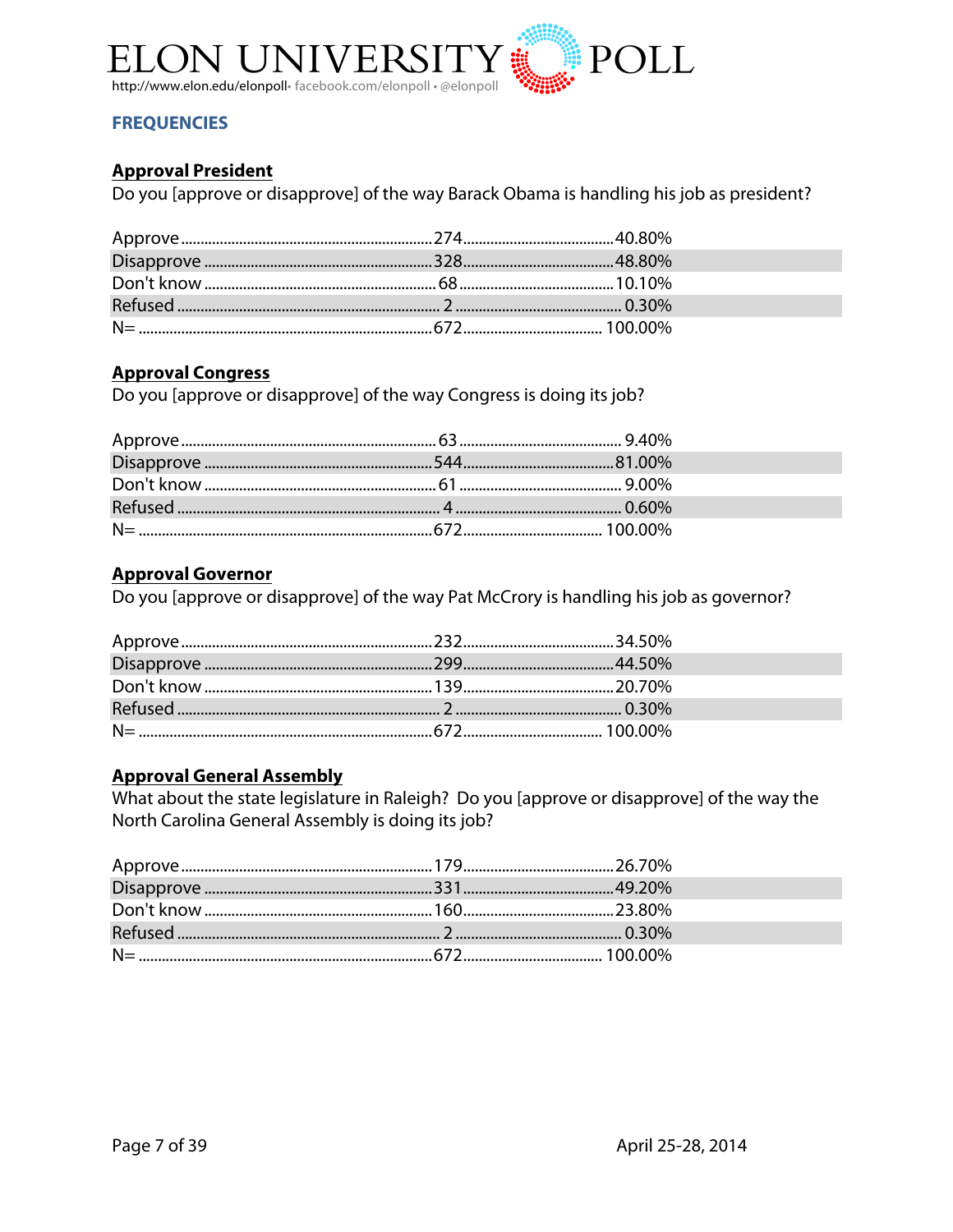

#### **Approval Hagan**

Do you approve/disapprove] of the way Kay Hagan is handling her job as US Senator?

#### **Hagan Approval Follow-Up Question**

Why do you approve of the job Kay Hagan is doing?

#### **Hagan Disapproval Follow-Up Question**

Why do you disapprove of the job Kay Hagan is doing?

Page 8 of 39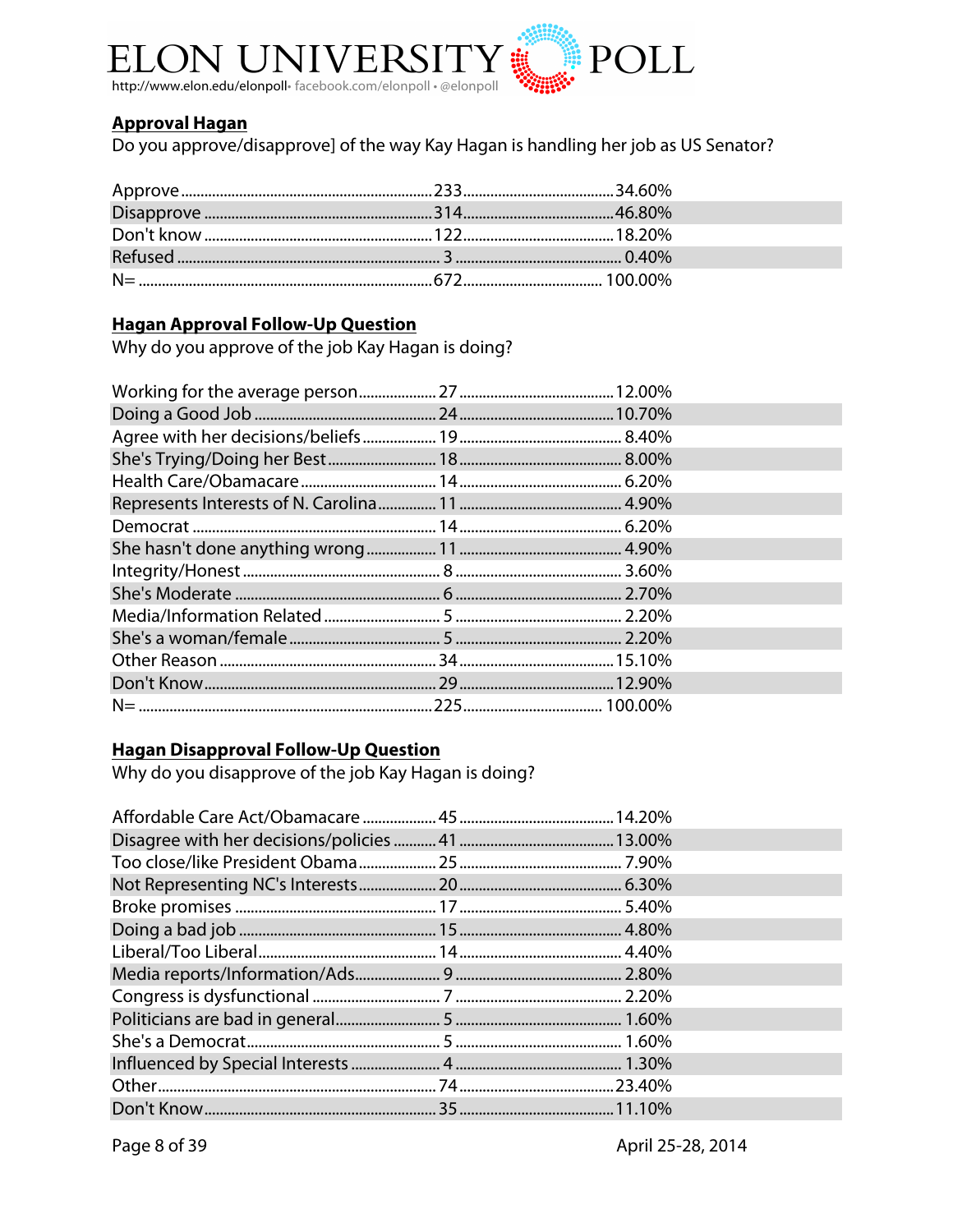

#### 

#### **Approval Burr**

Do you approve/disapprove of the way Richard Burr is handling his job as US Senator?

#### **Tillis Name Recognition**

Do you recognize the name Thom Tillis?

#### **Tillis favorability**

Do you have a favorable or unfavorable opinion about Thom Tillis?

#### **Tillis Favorable Follow-Up**

Why do you have a favorable opinion of Thom Tillis?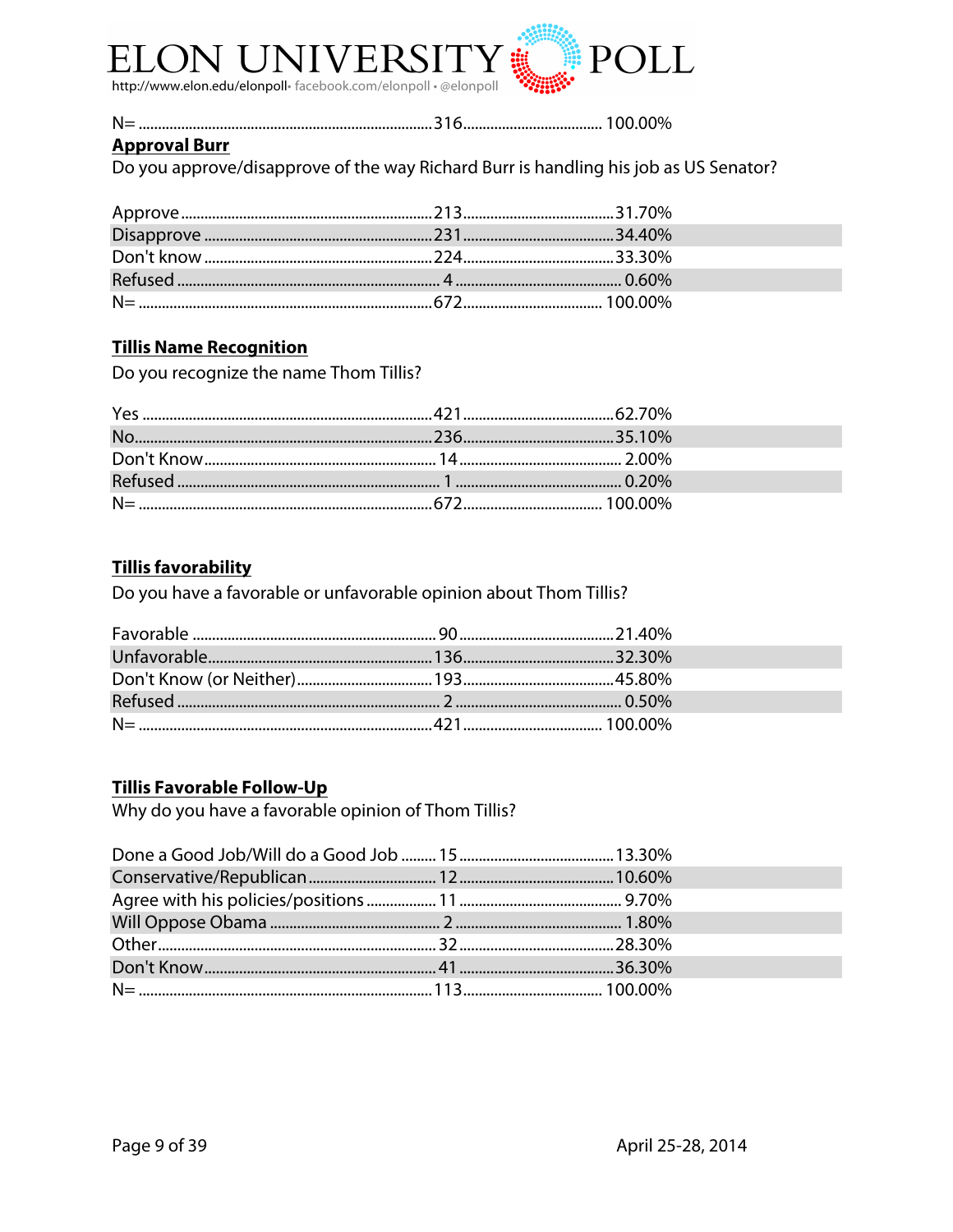

#### **Tillis Unfavorable Follow-Up Question**

Why do you have an unfavorable opinion of Thom Tillis?

#### **Brannon Name Recognition**

Do you recognize the name Greg Brannon?

#### **Brannon Favorability**

Do you have a favorable or unfavorable opinion about Greg Brannon? [if Brannon = 1]

#### **Harris Name Recognition**

Do you recognize the name Mark Harris?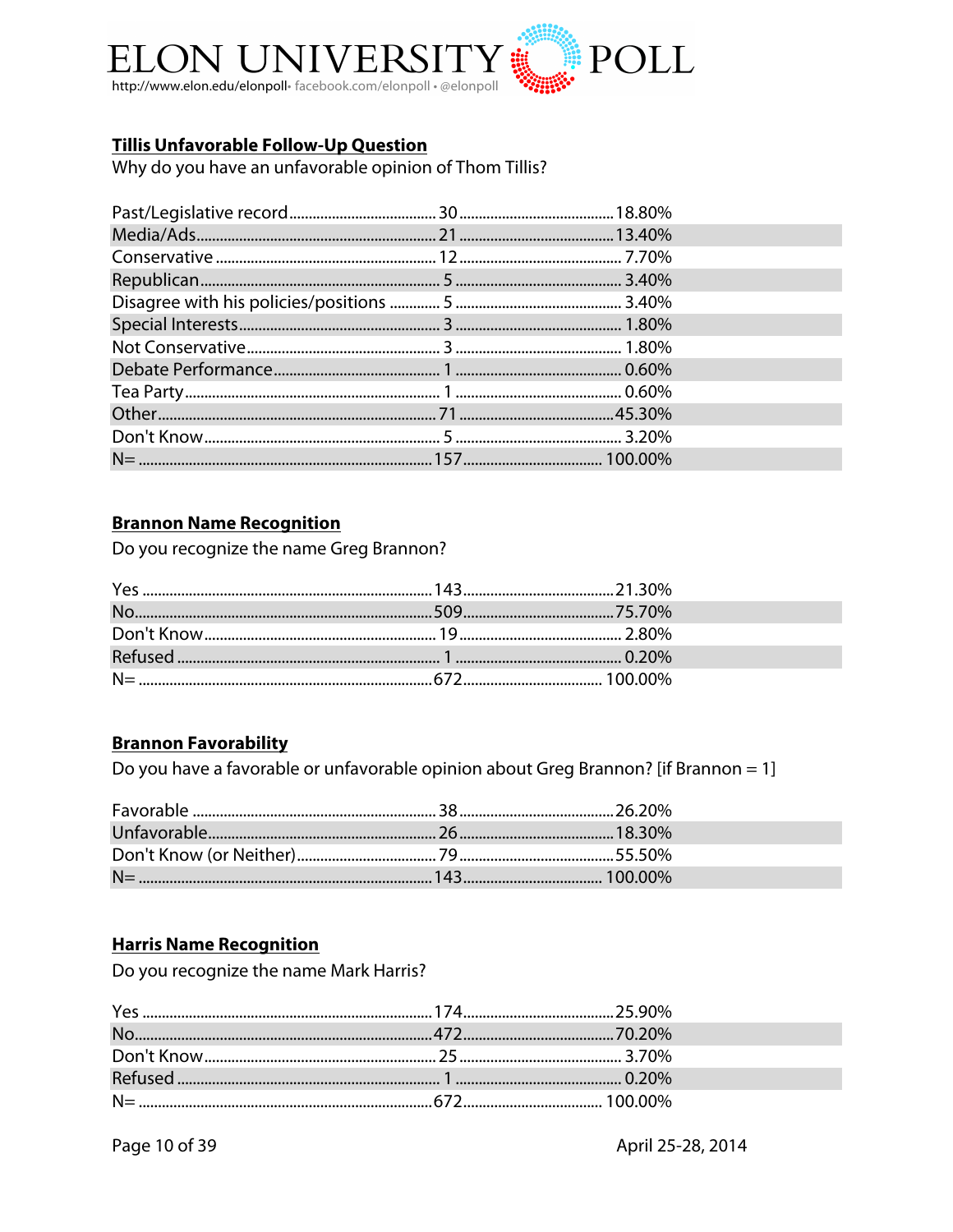

#### **Harris Favorability**

Do you have a favorable or unfavorable opinion about Mark Harris? [if Harris = 1]

#### **Vote in Primary**

As you may know, the North Carolina primary election will be held on May 6th. Only a small percentage of registered voters usually vote in primary elections. Do you plan on voting in this year's primary election?

#### Vote in Primary (alternate wording)

As you may know, the North Carolina primary election will be held on May 6th. Do you plan on voting in this year's primary election?

#### **Hagan ACA**

As you may know Senator Kay Hagan voted in favor of the Affordable Care Act. Does this make you [more or less] likely to vote to reelect her as United States Senator?

#### **Hagan Television Ad**

Have you seen any television ads about Senator Kay Hagan?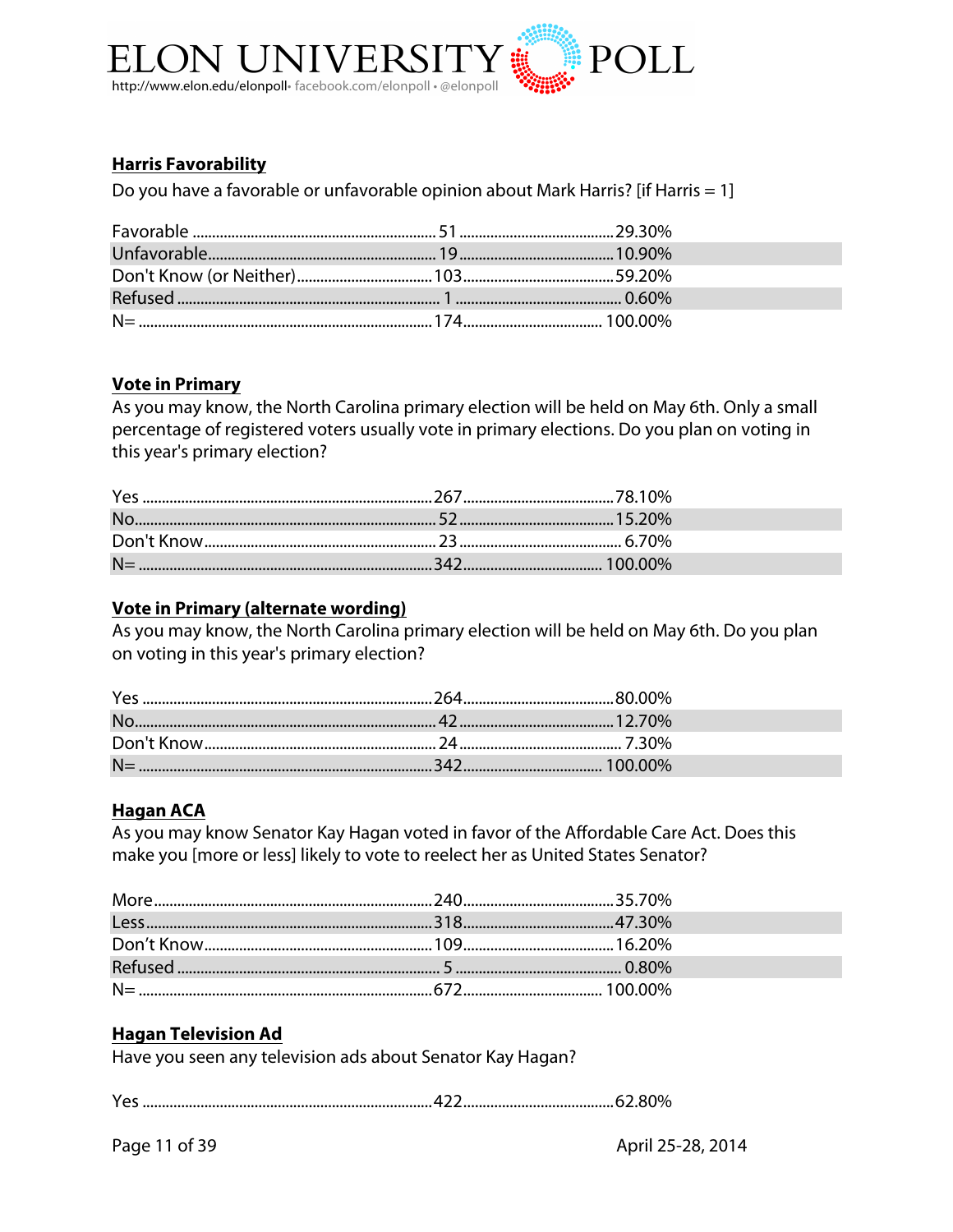

#### **Hagan TV Ad – Follow-Up**

Were the television ads for or against Senator Hagan?

#### **DEMOGRAPHICS**

#### **PartyID**

Generally speaking, do you usually think of yourself as a Democrat, Republican, Independent, or something else?

(If Party ID=1): Would you call yourself a strong Democrat or not a strong Democrat?

(If Party ID = 2): Would you call yourself a strong Republican or not a strong Republican?

(If Party ID = 3, 4, or 8): Do you think of yourself as closer to the Republican Party or Democratic Party?

#### **Ideology**

When it comes to politics, do you usually think of yourself as liberal, moderate, conservative, or haven't you thought much about this?

[Branches]

Would you call yourself extremely conservative or not extremely conservative?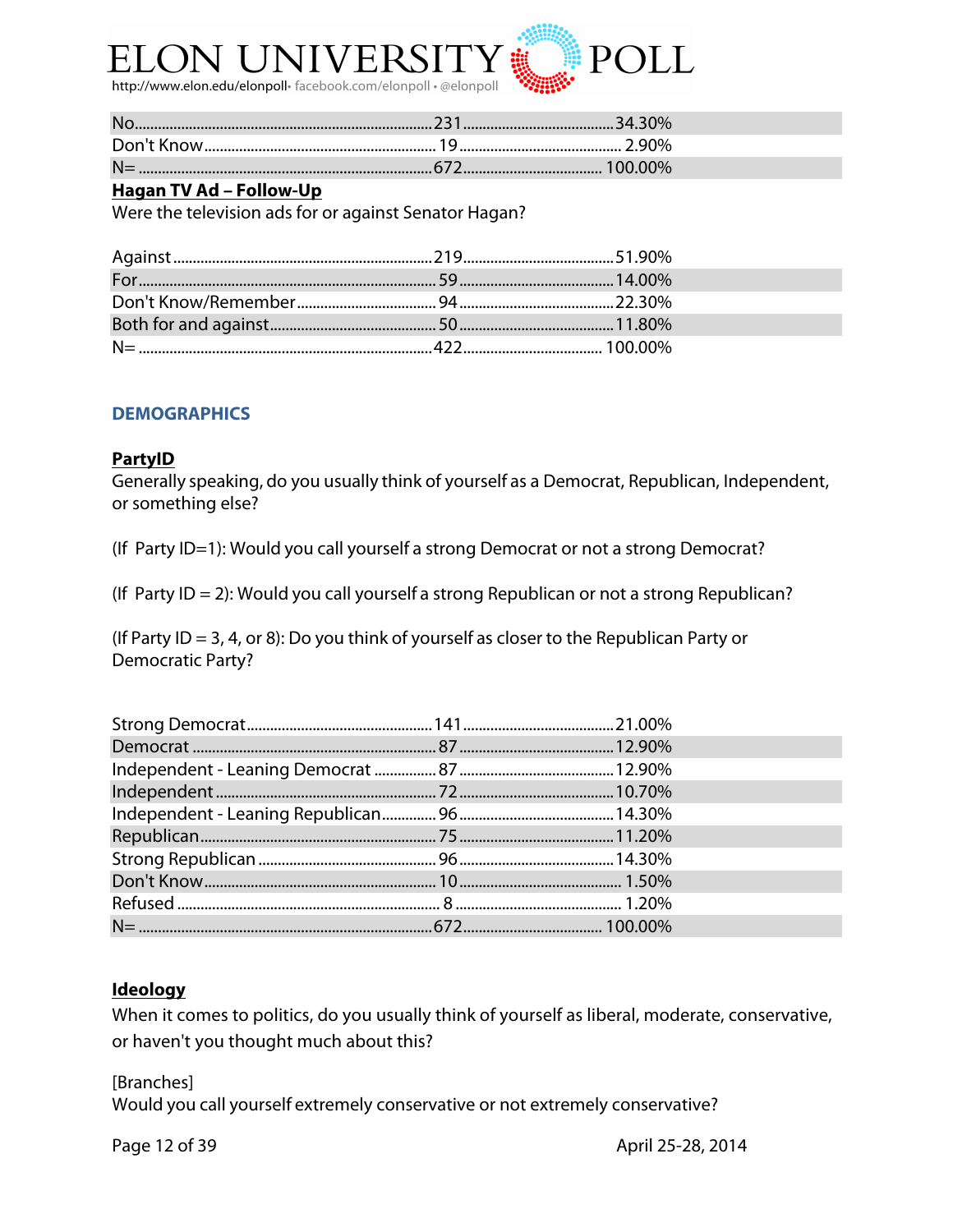

Would you call yourself extremely liberal or not extremely liberal? Would you call yourself slightly conservative or slightly liberal? If you had to choose, would you consider yourself a liberal, a conservative, or a moderate?

#### **Education**

How much school have you completed?

#### Income

Is your annual household income more or less than \$50,000? (If = Under \$50,000) Is it more or less than \$25,000? (If = Over \$50,000) Is it more or less than \$75,000?

#### Race

For statistical purposes only, could you please tell me your race or ethnic background?

Page 13 of 39

April 25-28, 2014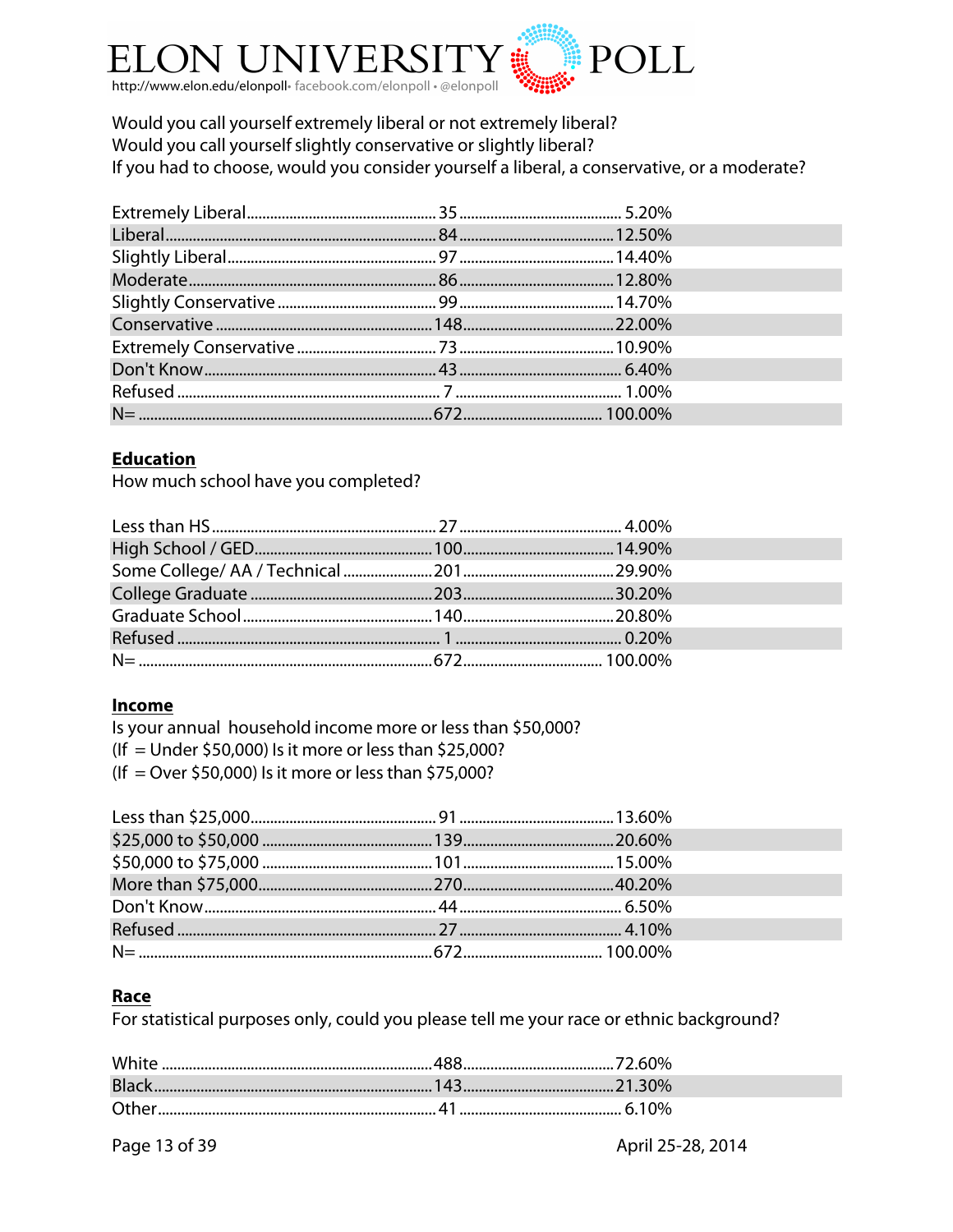

#### Age

How old are you? [Continuous variable] Don't Know/Refused = 9999

### **Phone**

[asked to cell phones only] Do you have a land line phone?

[asked to land line phones only] Do you have a cell phone?

#### Gender

Was the person male or female?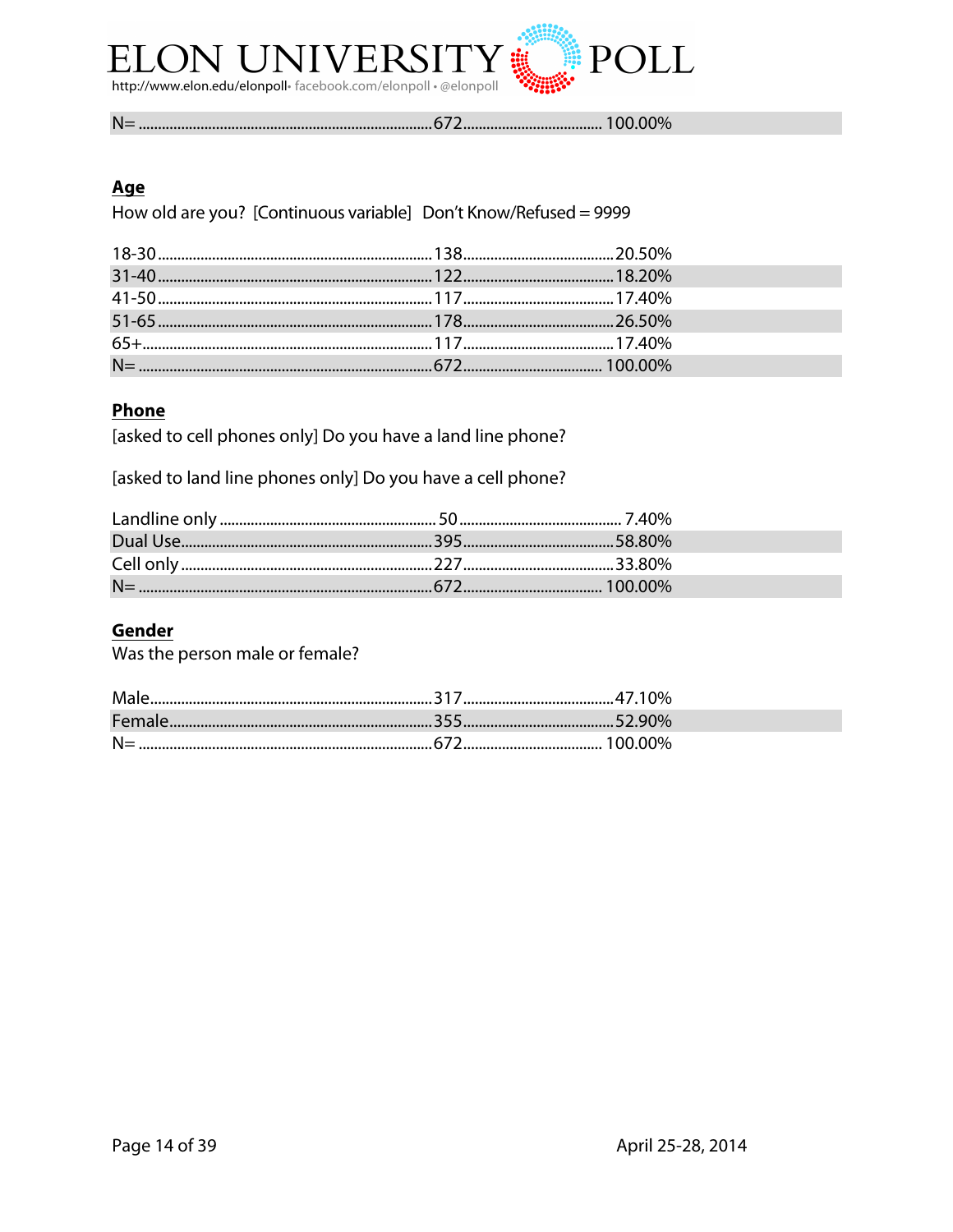

#### **CROSS-TABULATIONS**

## **Approval President**

Do you [approve or disapprove] of the way Barack Obama is handling his job as president?

| <b>Presidential Approval</b>                            |    |    |    |   |     |  |  |
|---------------------------------------------------------|----|----|----|---|-----|--|--|
| Don't know<br>Refused<br>Total<br>Disapprove<br>Approve |    |    |    |   |     |  |  |
|                                                         | %  | %  | %  | % | %   |  |  |
| <b>Democrats</b>                                        | 76 | 12 | 12 | 0 | 100 |  |  |
| Independents                                            | 34 | 53 | 12 |   | 100 |  |  |
| <b>Republicans</b>                                      | 4  | 92 | 4  | 0 | 100 |  |  |
| Don't Know / Refused                                    | 45 | 51 |    |   | 100 |  |  |
| <b>Total</b>                                            | 41 | 49 | 10 |   | 100 |  |  |

| <b>Presidential Approval</b> |         |            |            |          |       |  |
|------------------------------|---------|------------|------------|----------|-------|--|
|                              | Approve | Disapprove | Don't know | Refused  | Total |  |
|                              | %       | %          | %          | %        | %     |  |
| 18-30                        | 43      | 43         | 13         | 1        | 100   |  |
| 31-40                        | 44      | 40         | 15         | $\Omega$ | 100   |  |
| 41-50                        | 34      | 58         | 8          | $\Omega$ | 100   |  |
| 51-65                        | 40      | 54         | 5          | $\Omega$ | 100   |  |
| $65+$                        | 42      | 47         | 10         | $\Omega$ | 100   |  |
| <b>Total</b>                 | 41      | 49         | 10         | 0        | 100   |  |

| <b>Presidential Approval</b>                            |    |    |    |          |     |  |  |
|---------------------------------------------------------|----|----|----|----------|-----|--|--|
| Don't know<br>Refused<br>Total<br>Disapprove<br>Approve |    |    |    |          |     |  |  |
|                                                         | %  | %  | %  | %        | %   |  |  |
| <b>White</b>                                            | 29 | 62 |    | $\Omega$ | 100 |  |  |
| <b>Black</b>                                            | 83 | 8  | 8  |          | 100 |  |  |
| <b>Other</b>                                            | 32 | 39 | 29 |          | 100 |  |  |
| Total                                                   | 41 | 49 | 10 |          | 100 |  |  |

| <b>Presidential Approval</b>                            |    |    |    |   |     |  |  |
|---------------------------------------------------------|----|----|----|---|-----|--|--|
| Don't know<br>Refused<br>Total<br>Disapprove<br>Approve |    |    |    |   |     |  |  |
|                                                         | %  | %  | %  | % | %   |  |  |
| <b>Male</b>                                             | 35 | 53 | 12 |   | 100 |  |  |
| Female                                                  | 46 | 45 | Ω  |   | 100 |  |  |
| <b>Total</b>                                            |    | 49 | 10 |   | 100 |  |  |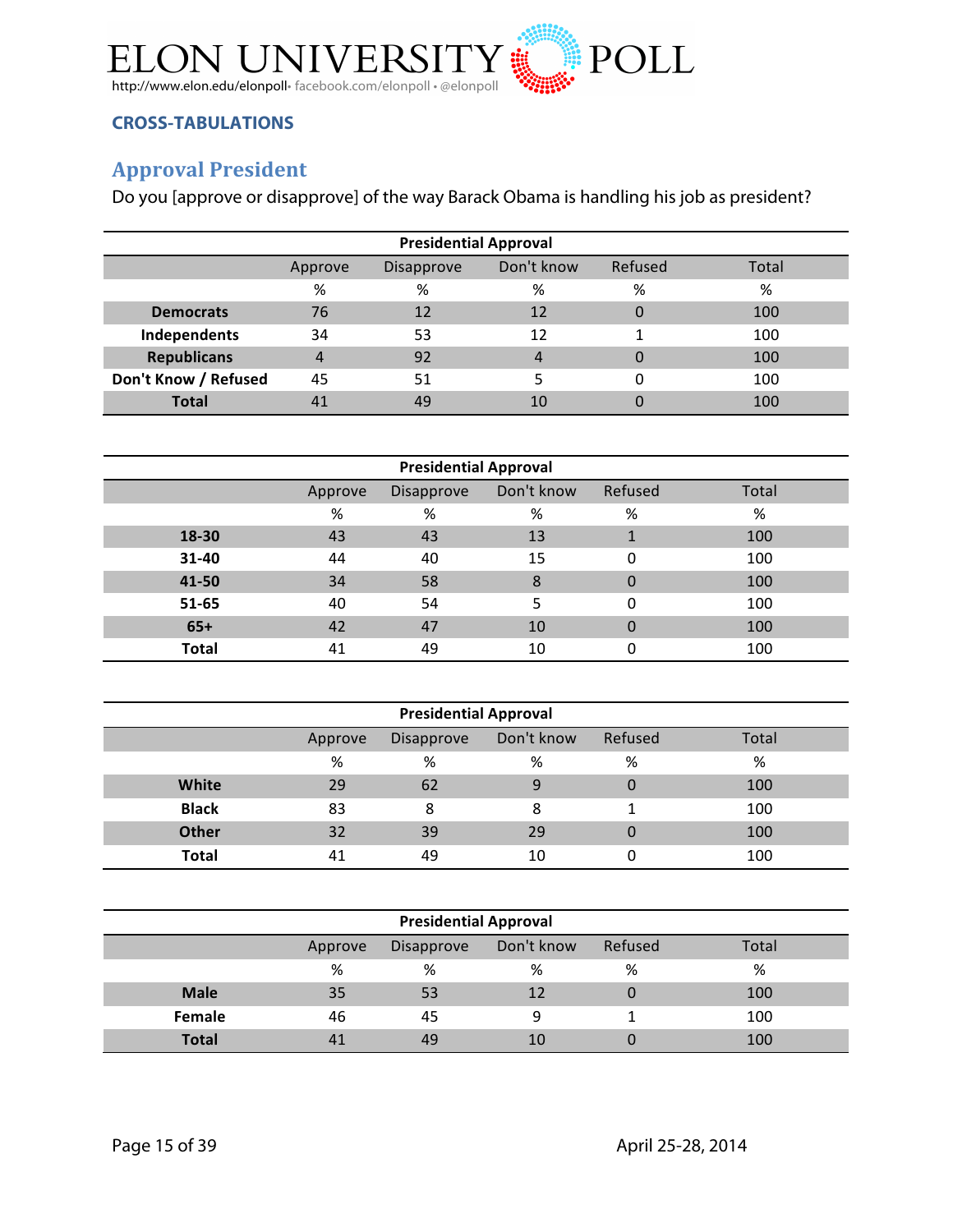

## **Approval Congress**

Do you [approve or disapprove] of the way Congress is doing its job?

| <b>Congressional Approval</b> |         |            |            |         |       |  |  |
|-------------------------------|---------|------------|------------|---------|-------|--|--|
|                               | Approve | Disapprove | Don't know | Refused | Total |  |  |
|                               | %       | %          | %          | %       | %     |  |  |
| <b>Democrats</b>              | 12      | 74         | 14         |         | 100   |  |  |
| Independents                  | 9       | 84         | 6          |         | 100   |  |  |
| <b>Republicans</b>            |         | 87         | 4          |         | 100   |  |  |
| Don't Know / Refused          |         | 62         | 33         | 0       | 100   |  |  |
| <b>Total</b>                  |         | 81         | q          |         | 100   |  |  |

| <b>Congressional Approval</b> |         |            |            |          |       |  |
|-------------------------------|---------|------------|------------|----------|-------|--|
|                               | Approve | Disapprove | Don't know | Refused  | Total |  |
|                               | %       | %          | %          | %        | %     |  |
| 18-30                         | 19      | 70         | 8          | 2        | 100   |  |
| 31-40                         |         | 80         | 13         | $\Omega$ | 100   |  |
| 41-50                         | 11      | 84         | 6          | $\Omega$ | 100   |  |
| 51-65                         | 5       | 86         | 9          | $\Omega$ | 100   |  |
| $65+$                         |         | 85         | 10         | $\Omega$ | 100   |  |
| <b>Total</b>                  | 9       | 81         | 9          |          | 100   |  |

| <b>Congressional Approval</b>                           |    |    |    |   |     |  |  |  |
|---------------------------------------------------------|----|----|----|---|-----|--|--|--|
| Don't know<br>Refused<br>Total<br>Disapprove<br>Approve |    |    |    |   |     |  |  |  |
|                                                         | %  | ℅  | %  | % | %   |  |  |  |
| White                                                   |    | 87 |    | 0 | 100 |  |  |  |
| <b>Black</b>                                            | 18 | 66 | 14 |   | 100 |  |  |  |
| <b>Other</b>                                            | 27 | 58 | 15 | 0 | 100 |  |  |  |
| <b>Total</b>                                            | Ω  | 81 | Ω  |   | 100 |  |  |  |

| <b>Congressional Approval</b>                           |    |    |    |   |     |  |  |  |
|---------------------------------------------------------|----|----|----|---|-----|--|--|--|
| Don't know<br>Refused<br>Total<br>Disapprove<br>Approve |    |    |    |   |     |  |  |  |
|                                                         | %  | %  | %  | % | %   |  |  |  |
| <b>Male</b>                                             | 10 | 82 |    |   | 100 |  |  |  |
| Female                                                  | q  | 80 | 10 |   | 100 |  |  |  |
| <b>Total</b>                                            |    | 81 |    |   | 100 |  |  |  |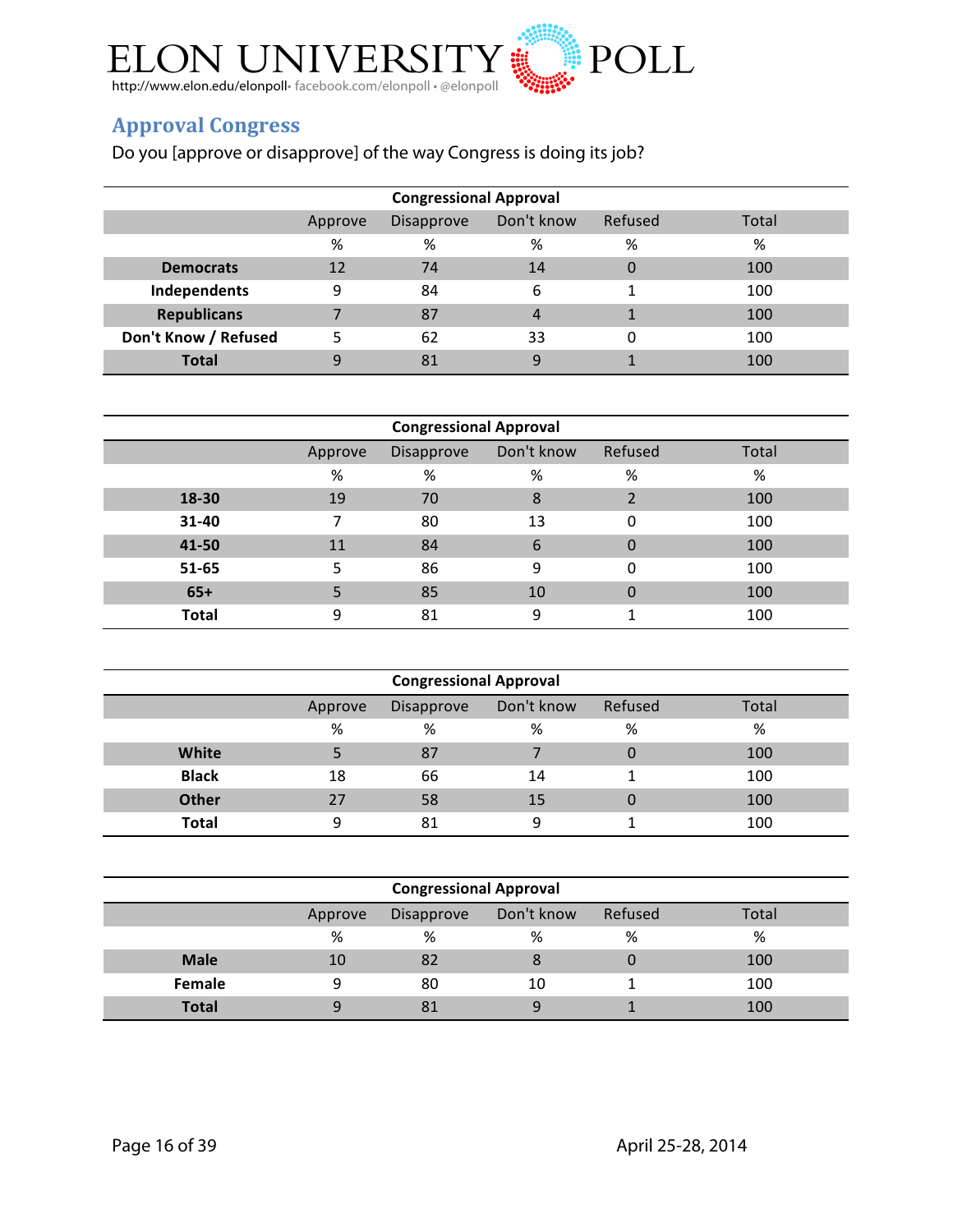

## **Approval Governor**

Do you [approve or disapprove] of the way Pat McCrory is handling his job as governor?

| <b>Governor Approval</b>                                |    |    |    |          |     |  |  |  |
|---------------------------------------------------------|----|----|----|----------|-----|--|--|--|
| Don't know<br>Refused<br>Disapprove<br>Total<br>Approve |    |    |    |          |     |  |  |  |
|                                                         | %  | %  | %  | %        | %   |  |  |  |
| <b>Democrats</b>                                        | 18 | 64 | 19 | $\Omega$ | 100 |  |  |  |
| Independents                                            | 35 | 43 | 21 | 0        | 100 |  |  |  |
| <b>Republicans</b>                                      | 56 | 19 | 25 | $\Omega$ | 100 |  |  |  |
| Don't Know / Refused                                    | 30 | 56 |    |          | 100 |  |  |  |
| <b>Total</b>                                            | 35 | 44 |    |          | 100 |  |  |  |

| <b>Governor Approval</b> |         |            |            |          |       |  |  |  |
|--------------------------|---------|------------|------------|----------|-------|--|--|--|
|                          | Approve | Disapprove | Don't know | Refused  | Total |  |  |  |
|                          | %       | %          | %          | %        | %     |  |  |  |
| 18-30                    | 27      | 42         | 31         | $\Omega$ | 100   |  |  |  |
| 31-40                    | 32      | 49         | 18         | 1        | 100   |  |  |  |
| 41-50                    | 40      | 39         | 20         | $\Omega$ | 100   |  |  |  |
| 51-65                    | 39      | 47         | 14         | $\Omega$ | 100   |  |  |  |
| $65+$                    | 35      | 44         | 22         | $\Omega$ | 100   |  |  |  |
| <b>Total</b>             | 35      | 44         | 21         | 0        | 100   |  |  |  |

| <b>Governor Approval</b>                                |    |    |    |   |     |  |  |  |
|---------------------------------------------------------|----|----|----|---|-----|--|--|--|
| Don't know<br>Refused<br>Total<br>Disapprove<br>Approve |    |    |    |   |     |  |  |  |
|                                                         | %  | %  | %  | % | %   |  |  |  |
| <b>White</b>                                            | 39 | 40 | 20 | 0 | 100 |  |  |  |
| <b>Black</b>                                            | 23 | 59 | 17 |   | 100 |  |  |  |
| <b>Other</b>                                            | 23 | 40 | 37 | 0 | 100 |  |  |  |
| <b>Total</b>                                            | 35 | 44 |    |   | 100 |  |  |  |

| <b>Governor Approval</b>                                |    |    |    |   |     |  |  |  |
|---------------------------------------------------------|----|----|----|---|-----|--|--|--|
| Don't know<br>Refused<br>Total<br>Disapprove<br>Approve |    |    |    |   |     |  |  |  |
|                                                         | %  | %  | %  | % | %   |  |  |  |
| <b>Male</b>                                             | 42 | 37 | 21 |   | 100 |  |  |  |
| Female                                                  | 28 | 51 | 20 |   | 100 |  |  |  |
| <b>Total</b>                                            | 35 | 44 |    |   | 100 |  |  |  |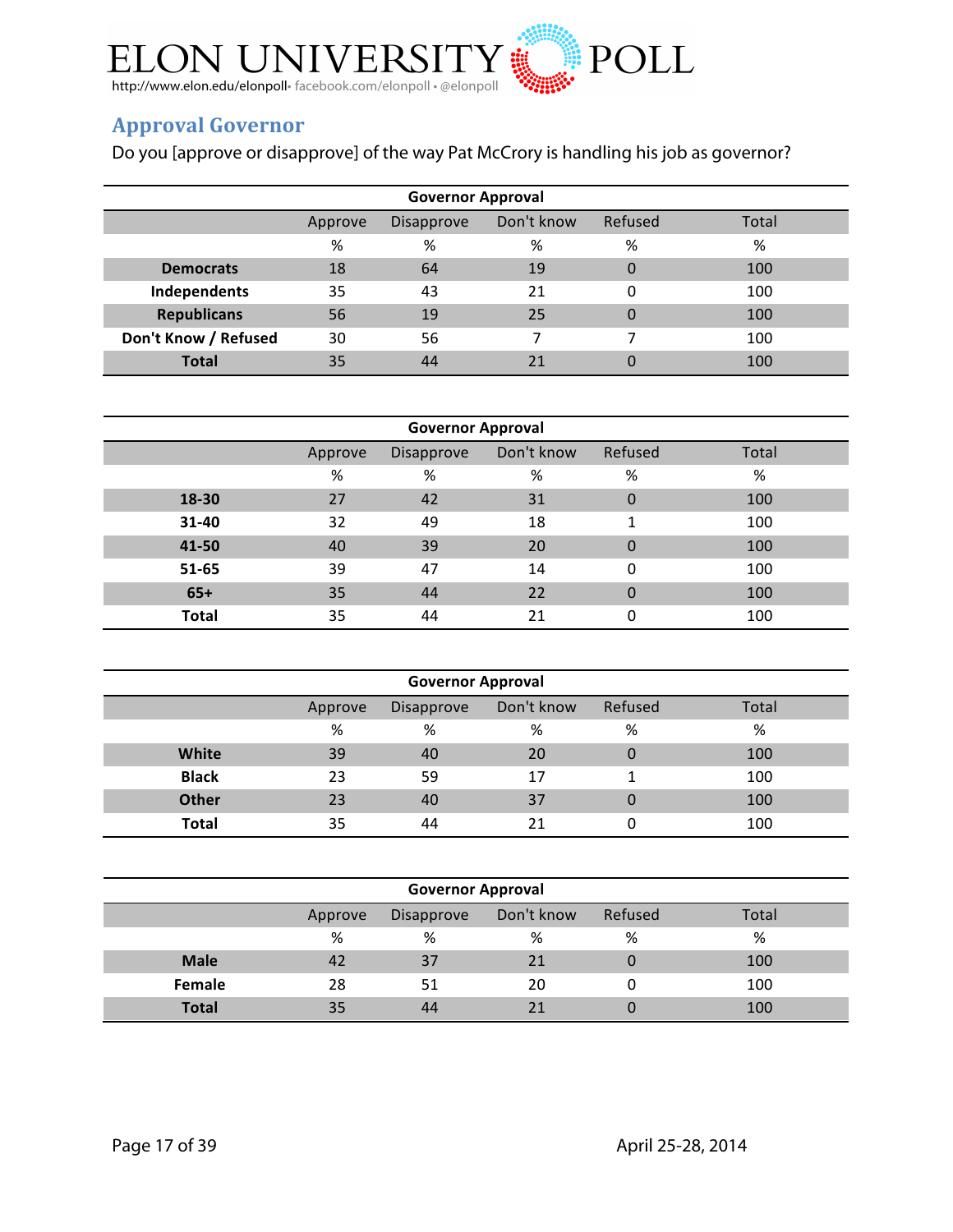

# **Approval General Assembly**

What about the state legislature in Raleigh? Do you [approve or disapprove] of the way the North Carolina General Assembly is doing its job?

| <b>NCGA Approval</b>                                           |    |    |    |   |     |  |  |  |
|----------------------------------------------------------------|----|----|----|---|-----|--|--|--|
| Don't know<br>Refused<br>Total<br><b>Disapprove</b><br>Approve |    |    |    |   |     |  |  |  |
|                                                                | %  | %  | %  | % | %   |  |  |  |
| <b>Democrats</b>                                               | 19 | 59 | 22 | 0 | 100 |  |  |  |
| Independents                                                   | 24 | 52 | 23 |   | 100 |  |  |  |
| <b>Republicans</b>                                             | 41 | 31 | 27 | 1 | 100 |  |  |  |
| Don't Know / Refused                                           | 20 | 57 | 23 | 0 | 100 |  |  |  |
| <b>Total</b>                                                   |    | 49 | 24 |   | 100 |  |  |  |

| <b>NCGA Approval</b> |         |            |            |          |       |  |  |  |
|----------------------|---------|------------|------------|----------|-------|--|--|--|
|                      | Approve | Disapprove | Don't know | Refused  | Total |  |  |  |
|                      | %       | %          | %          | %        | %     |  |  |  |
| 18-30                | 30      | 37         | 34         | $\Omega$ | 100   |  |  |  |
| 31-40                | 18      | 59         | 24         | $\Omega$ | 100   |  |  |  |
| 41-50                | 34      | 48         | 18         | $\Omega$ | 100   |  |  |  |
| 51-65                | 28      | 53         | 17         | 1        | 100   |  |  |  |
| $65+$                | 23      | 49         | 27         |          | 100   |  |  |  |
| <b>Total</b>         | 27      | 49         | 24         | 0        | 100   |  |  |  |

| <b>NCGA Approval</b>                                           |    |    |    |                |     |  |  |  |
|----------------------------------------------------------------|----|----|----|----------------|-----|--|--|--|
| Don't know<br>Refused<br>Total<br><b>Disapprove</b><br>Approve |    |    |    |                |     |  |  |  |
|                                                                | %  | %  | %  | %              | %   |  |  |  |
| White                                                          | 28 | 48 | 23 | $\overline{0}$ | 100 |  |  |  |
| <b>Black</b>                                                   | 19 | 59 | 22 | 0              | 100 |  |  |  |
| <b>Other</b>                                                   | 33 | 30 | 35 |                | 100 |  |  |  |
| <b>Total</b>                                                   | 27 | 49 | 24 |                | 100 |  |  |  |

| <b>NCGA Approval</b>                                    |    |    |    |   |     |  |  |  |
|---------------------------------------------------------|----|----|----|---|-----|--|--|--|
| Don't know<br>Refused<br>Total<br>Disapprove<br>Approve |    |    |    |   |     |  |  |  |
|                                                         | %  | %  | %  | % | %   |  |  |  |
| <b>Male</b>                                             | 33 | 44 | 23 |   | 100 |  |  |  |
| Female                                                  | 21 | 54 | 24 |   | 100 |  |  |  |
| <b>Total</b>                                            | 27 | 49 | 24 |   | 100 |  |  |  |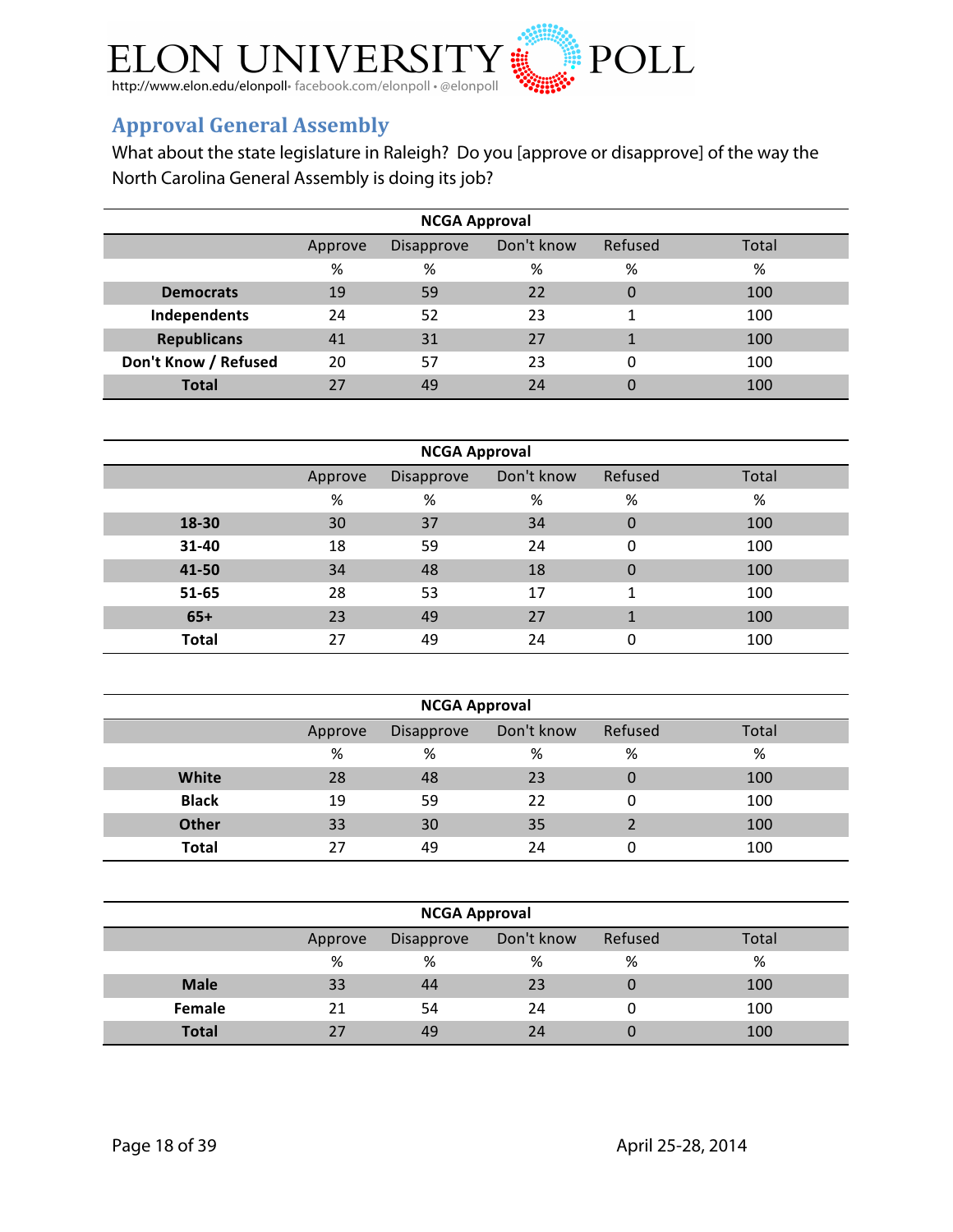

# **Approval Burr**

Do you [approve or disapprove] of the way Richard Burr is handling his job as US Senator?

| <b>Richard Burr Approval</b>                            |    |    |    |          |     |  |  |  |  |
|---------------------------------------------------------|----|----|----|----------|-----|--|--|--|--|
| Don't know<br>Refused<br>Total<br>Disapprove<br>Approve |    |    |    |          |     |  |  |  |  |
|                                                         | %  | %  | %  | %        | %   |  |  |  |  |
| <b>Democrats</b>                                        | 22 | 43 | 35 | $\Omega$ | 100 |  |  |  |  |
| Independents                                            | 30 | 35 | 34 | 1        | 100 |  |  |  |  |
| <b>Republicans</b>                                      | 47 | 22 | 30 |          | 100 |  |  |  |  |
| Don't Know / Refused                                    | 33 | 35 | 33 | 0        | 100 |  |  |  |  |
| <b>Total</b>                                            | 32 | 34 | 33 |          | 100 |  |  |  |  |

| <b>Richard Burr Approval</b> |         |            |            |          |       |  |  |  |
|------------------------------|---------|------------|------------|----------|-------|--|--|--|
|                              | Approve | Disapprove | Don't know | Refused  | Total |  |  |  |
|                              | %       | %          | %          | %        | %     |  |  |  |
| 18-30                        | 28      | 33         | 37         | 1        | 100   |  |  |  |
| 31-40                        | 27      | 32         | 41         | $\Omega$ | 100   |  |  |  |
| 41-50                        | 36      | 37         | 27         | $\Omega$ | 100   |  |  |  |
| 51-65                        | 37      | 34         | 28         | 1        | 100   |  |  |  |
| $65+$                        | 28      | 37         | 34         |          | 100   |  |  |  |
| <b>Total</b>                 | 32      | 34         | 33         |          | 100   |  |  |  |

| <b>Richard Burr Approval</b> |                                                         |    |    |                |     |  |  |  |  |
|------------------------------|---------------------------------------------------------|----|----|----------------|-----|--|--|--|--|
|                              | Don't know<br>Refused<br>Total<br>Disapprove<br>Approve |    |    |                |     |  |  |  |  |
|                              | %                                                       | %  | %  | %              | %   |  |  |  |  |
| White                        | 32                                                      | 35 | 32 |                | 100 |  |  |  |  |
| <b>Black</b>                 | 31                                                      | 34 | 35 |                | 100 |  |  |  |  |
| <b>Other</b>                 | 35                                                      | 24 | 41 | $\overline{0}$ | 100 |  |  |  |  |
| Total                        | 32                                                      | 34 | 33 |                | 100 |  |  |  |  |

| <b>Richard Burr Approval</b>                            |    |    |    |   |     |  |  |  |  |
|---------------------------------------------------------|----|----|----|---|-----|--|--|--|--|
| Don't know<br>Refused<br>Total<br>Disapprove<br>Approve |    |    |    |   |     |  |  |  |  |
|                                                         | %  | %  | %  | % | %   |  |  |  |  |
| <b>Male</b>                                             | 38 | 36 | 26 |   | 100 |  |  |  |  |
| Female                                                  | 26 | 33 | 40 |   | 100 |  |  |  |  |
| <b>Total</b>                                            | 32 | 34 | 33 |   | 100 |  |  |  |  |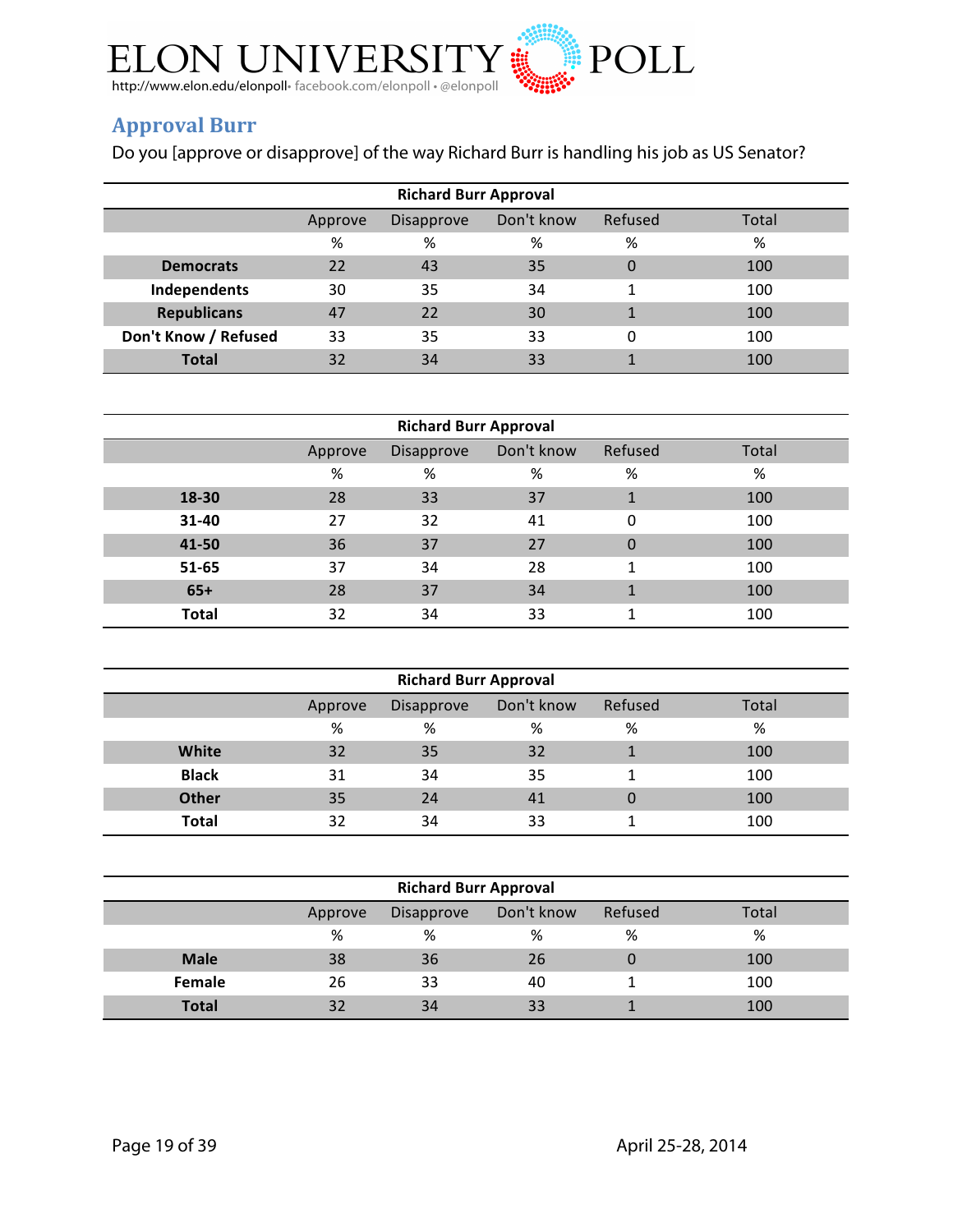

## **Approval Hagan**

Do you [approve or disapprove] of the way Kay Hagan is handling her job as US Senator?

| Kay Hagan Approval                                      |                  |    |    |                |     |  |  |  |  |
|---------------------------------------------------------|------------------|----|----|----------------|-----|--|--|--|--|
| Don't know<br>Refused<br>Total<br>Disapprove<br>Approve |                  |    |    |                |     |  |  |  |  |
|                                                         | %<br>%<br>%<br>% |    |    |                |     |  |  |  |  |
| <b>Democrats</b>                                        | 60               | 22 | 19 | $\overline{0}$ | 100 |  |  |  |  |
| Independents                                            | 31               | 47 | 21 | 1              | 100 |  |  |  |  |
| <b>Republicans</b>                                      | 6                | 81 | 13 | $\Omega$       | 100 |  |  |  |  |
| Don't Know / Refused                                    | 31               | 41 | 21 |                | 100 |  |  |  |  |
| <b>Total</b>                                            | 35               | 47 | 18 | 0              | 100 |  |  |  |  |

| Kay Hagan Approval |                                                                |    |    |              |     |  |  |  |  |
|--------------------|----------------------------------------------------------------|----|----|--------------|-----|--|--|--|--|
|                    | Don't know<br>Refused<br>Total<br><b>Disapprove</b><br>Approve |    |    |              |     |  |  |  |  |
|                    | %                                                              | %  | %  | %            | %   |  |  |  |  |
| 18-30              | 29                                                             | 42 | 28 | $\mathbf 1$  | 100 |  |  |  |  |
| 31-40              | 32                                                             | 45 | 22 | 1            | 100 |  |  |  |  |
| 41-50              | 28                                                             | 60 | 12 | $\mathbf{0}$ | 100 |  |  |  |  |
| 51-65              | 39                                                             | 48 | 13 | 0            | 100 |  |  |  |  |
| $65+$              | 45                                                             | 39 | 16 | 0            | 100 |  |  |  |  |
| <b>Total</b>       | 35                                                             | 47 | 18 | 0            | 100 |  |  |  |  |

| Kay Hagan Approval |                                                         |    |    |   |     |  |  |  |  |
|--------------------|---------------------------------------------------------|----|----|---|-----|--|--|--|--|
|                    | Don't know<br>Refused<br>Total<br>Disapprove<br>Approve |    |    |   |     |  |  |  |  |
|                    | %                                                       | %  | %  | % | %   |  |  |  |  |
| White              | 29                                                      | 55 | 16 | 0 | 100 |  |  |  |  |
| <b>Black</b>       | 50                                                      | 26 | 23 |   | 100 |  |  |  |  |
| <b>Other</b>       | 45                                                      | 25 | 29 | 0 | 100 |  |  |  |  |
| <b>Total</b>       | 35                                                      | 47 | 18 |   | 100 |  |  |  |  |

| Kay Hagan Approval                                      |    |    |    |   |     |  |  |  |  |
|---------------------------------------------------------|----|----|----|---|-----|--|--|--|--|
| Don't know<br>Refused<br>Total<br>Disapprove<br>Approve |    |    |    |   |     |  |  |  |  |
|                                                         | %  | %  | %  | % | %   |  |  |  |  |
| <b>Male</b>                                             | 33 | 51 | 16 |   | 100 |  |  |  |  |
| Female                                                  | 36 | 43 | 20 |   | 100 |  |  |  |  |
| <b>Total</b>                                            | 35 | 47 | 18 |   | 100 |  |  |  |  |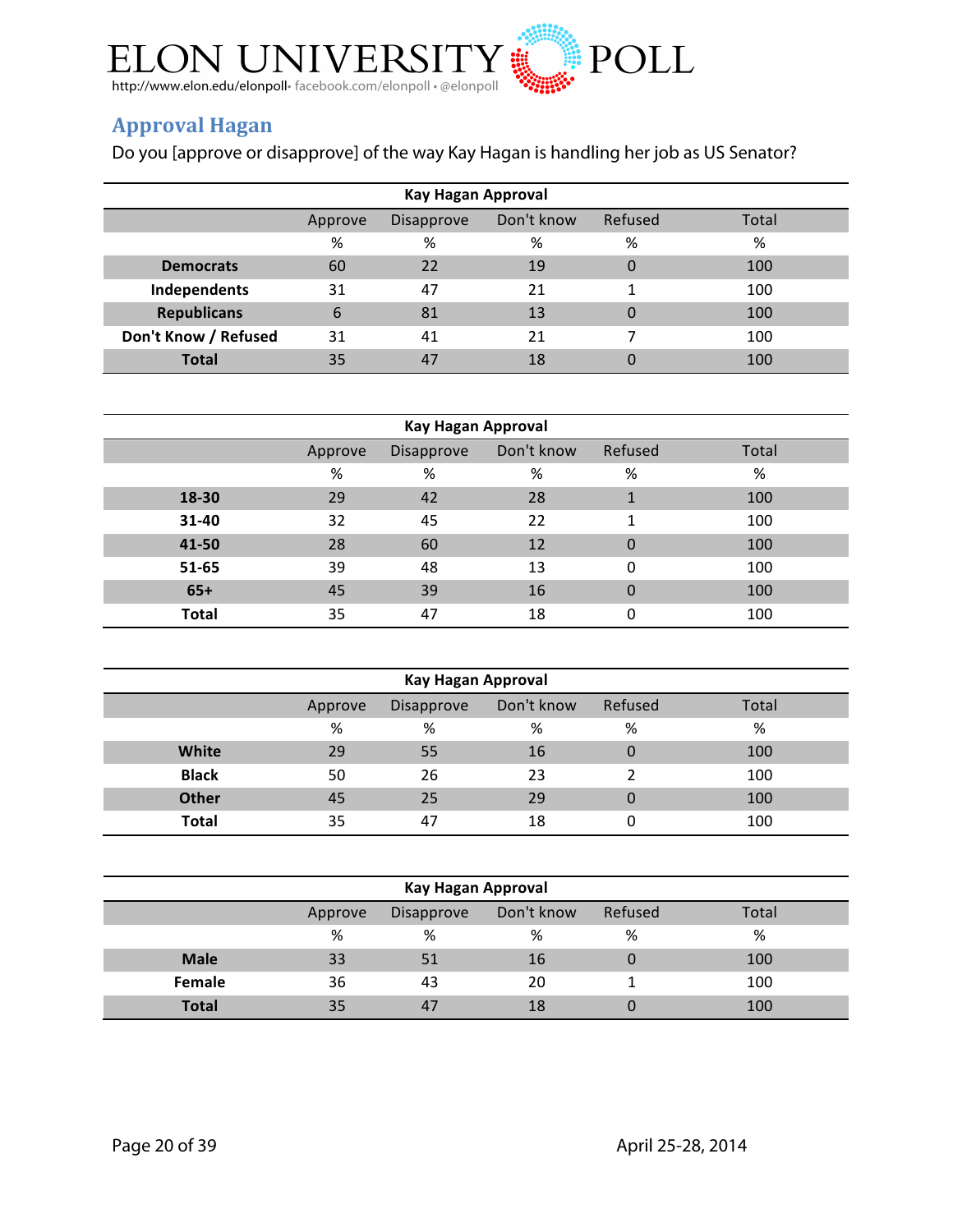

## **Tillis Recognition**

Do you recognized the name Thom Tillis?

| <b>Tillis Name Recognition</b>                     |    |    |   |          |     |  |  |  |  |
|----------------------------------------------------|----|----|---|----------|-----|--|--|--|--|
| Don't Know<br>Refused<br>Total<br><b>No</b><br>Yes |    |    |   |          |     |  |  |  |  |
|                                                    | %  | %  | % | %        | %   |  |  |  |  |
| <b>Democrats</b>                                   | 56 | 41 | 3 | 0        | 100 |  |  |  |  |
| Independents                                       | 62 | 36 |   | 0        | 100 |  |  |  |  |
| <b>Republicans</b>                                 | 73 | 26 |   | $\Omega$ | 100 |  |  |  |  |
| Don't Know / Refused                               | 56 | 37 |   |          | 100 |  |  |  |  |
| <b>Total</b>                                       | 63 | 35 |   |          | 100 |  |  |  |  |

| <b>Tillis Name Recognition</b> |     |           |            |          |       |  |  |  |
|--------------------------------|-----|-----------|------------|----------|-------|--|--|--|
|                                | Yes | <b>No</b> | Don't Know | Refused  | Total |  |  |  |
|                                | %   | %         | %          | %        | %     |  |  |  |
| 18-30                          | 36  | 60        | 4          | $\Omega$ | 100   |  |  |  |
| 31-40                          | 53  | 46        | $\Omega$   | 1        | 100   |  |  |  |
| 41-50                          | 72  | 27        |            | 0        | 100   |  |  |  |
| 51-65                          | 77  | 22        |            | 0        | 100   |  |  |  |
| $65+$                          | 74  | 23        | 3          | 0        | 100   |  |  |  |
| <b>Total</b>                   | 63  | 35        |            | 0        | 100   |  |  |  |

| <b>Tillis Name Recognition</b>                     |    |    |   |   |     |  |  |  |  |
|----------------------------------------------------|----|----|---|---|-----|--|--|--|--|
| Don't Know<br>Refused<br>Total<br><b>No</b><br>Yes |    |    |   |   |     |  |  |  |  |
|                                                    | %  | %  | % | % | %   |  |  |  |  |
| White                                              | 71 | 27 |   | 0 | 100 |  |  |  |  |
| <b>Black</b>                                       | 41 | 57 |   |   | 100 |  |  |  |  |
| <b>Other</b>                                       | 46 | 51 |   | 0 | 100 |  |  |  |  |
| <b>Total</b>                                       | 63 | 35 |   |   | 100 |  |  |  |  |

| <b>Tillis Name Recognition</b>                     |    |    |   |   |     |  |  |  |  |
|----------------------------------------------------|----|----|---|---|-----|--|--|--|--|
| Don't Know<br>Refused<br>Yes<br>Total<br><b>No</b> |    |    |   |   |     |  |  |  |  |
|                                                    | %  | %  | % | % | %   |  |  |  |  |
| <b>Male</b>                                        | 60 | 38 |   |   | 100 |  |  |  |  |
| Female                                             | 65 | 33 |   |   | 100 |  |  |  |  |
| <b>Total</b>                                       |    | 35 |   |   | 100 |  |  |  |  |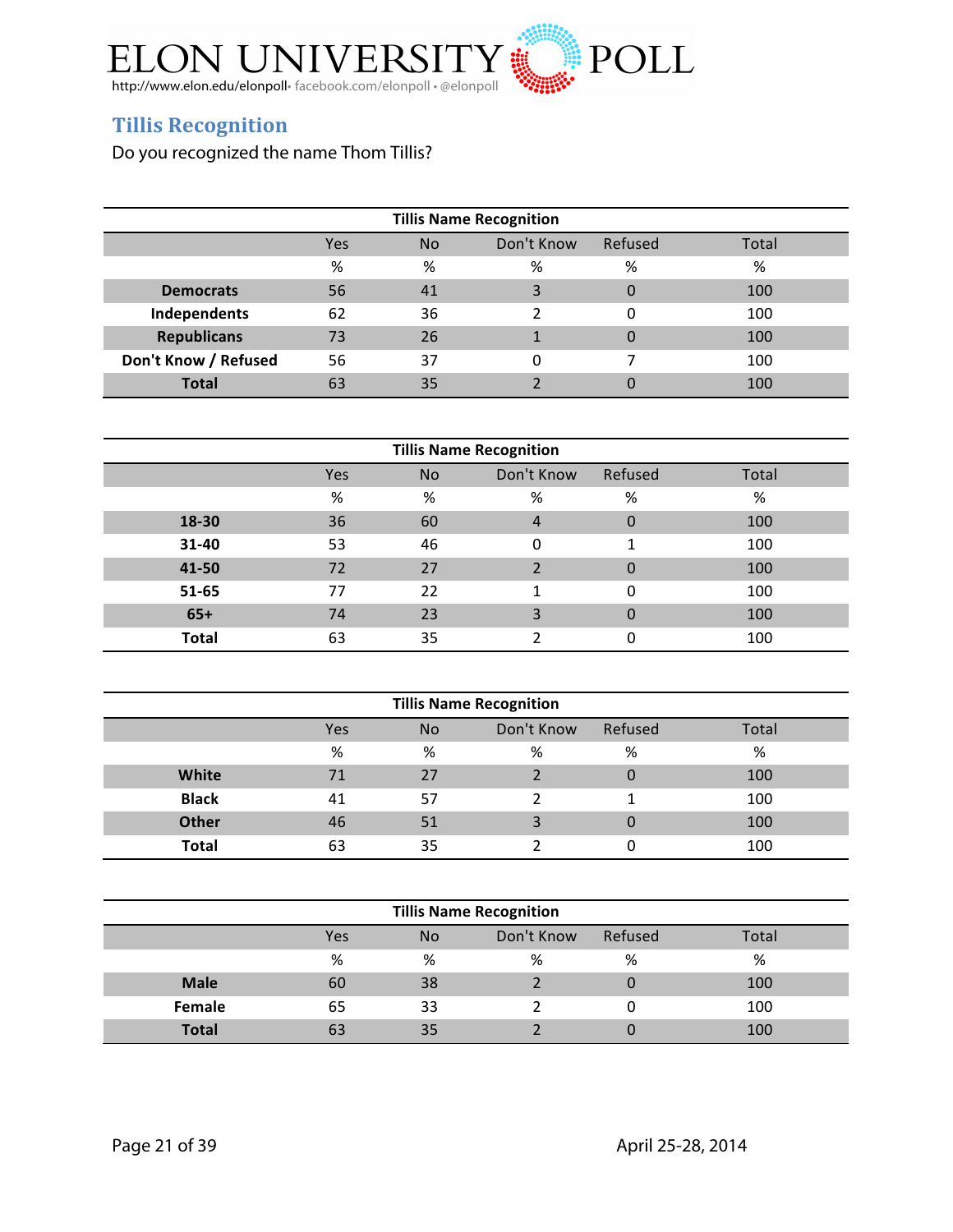

## **Tillis Favorability**

Do you have a favorable or unfavorable opinion about Thom Tillis? [asked of those who recognized Tillis]

| <b>Tillis Favorability</b> |           |    |                                     |         |       |  |  |  |  |
|----------------------------|-----------|----|-------------------------------------|---------|-------|--|--|--|--|
|                            | Favorable |    | Unfavorable Don't Know (or Neither) | Refused | Total |  |  |  |  |
|                            | %         | %  | %                                   | %       | %     |  |  |  |  |
| <b>Democrats</b>           |           | 61 | 32                                  | 0       | 100   |  |  |  |  |
| Independents               | 17        | 26 | 56                                  |         | 100   |  |  |  |  |
| <b>Republicans</b>         | 42        | 13 | 44                                  |         | 100   |  |  |  |  |
| Don't Know / Refused       | 20        |    | 80                                  | 0       | 100   |  |  |  |  |
| <b>Total</b>               |           | 32 | 46                                  |         | 100   |  |  |  |  |

| <b>Tillis Favorability</b> |           |             |                         |         |       |  |  |  |  |  |  |
|----------------------------|-----------|-------------|-------------------------|---------|-------|--|--|--|--|--|--|
|                            | Favorable | Unfavorable | Don't Know (or Neither) | Refused | Total |  |  |  |  |  |  |
|                            | %         | %           | %                       | %       | $\%$  |  |  |  |  |  |  |
| 18-30                      | 19        | 11          | 70                      | 0       | 100   |  |  |  |  |  |  |
| 31-40                      | 13        | 32          | 56                      | 0       | 100   |  |  |  |  |  |  |
| 41-50                      | 20        | 30          | 49                      |         | 100   |  |  |  |  |  |  |
| 51-65                      | 27        | 38          | 34                      |         | 100   |  |  |  |  |  |  |
| $65+$                      | 21        | 39          | 40                      | 0       | 100   |  |  |  |  |  |  |
| <b>Total</b>               | 21        | 32          | 46                      |         | 100   |  |  |  |  |  |  |

| <b>Tillis Favorability</b> |    |    |                                               |         |       |  |  |  |
|----------------------------|----|----|-----------------------------------------------|---------|-------|--|--|--|
|                            |    |    | Favorable Unfavorable Don't Know (or Neither) | Refused | Total |  |  |  |
|                            | ℅  | %  | %                                             | %       | %     |  |  |  |
| White                      | 25 | 33 | 42                                            |         | 100   |  |  |  |
| <b>Black</b>               | 8  | 28 | 64                                            |         | 100   |  |  |  |
| <b>Other</b>               |    | 32 | 68                                            |         | 100   |  |  |  |
| Total                      |    | 32 | 46                                            |         | 100   |  |  |  |

| <b>Tillis Favorability</b> |                                                                   |    |    |   |     |  |  |  |  |
|----------------------------|-------------------------------------------------------------------|----|----|---|-----|--|--|--|--|
|                            | Favorable Unfavorable Don't Know (or Neither)<br>Refused<br>Total |    |    |   |     |  |  |  |  |
|                            | ℅                                                                 | %  | %  | % | %   |  |  |  |  |
| <b>Male</b>                | 28                                                                | 34 | 38 |   | 100 |  |  |  |  |
| <b>Female</b>              | 16                                                                | 31 | 52 |   | 100 |  |  |  |  |
| <b>Total</b>               |                                                                   | 32 | 46 |   | 100 |  |  |  |  |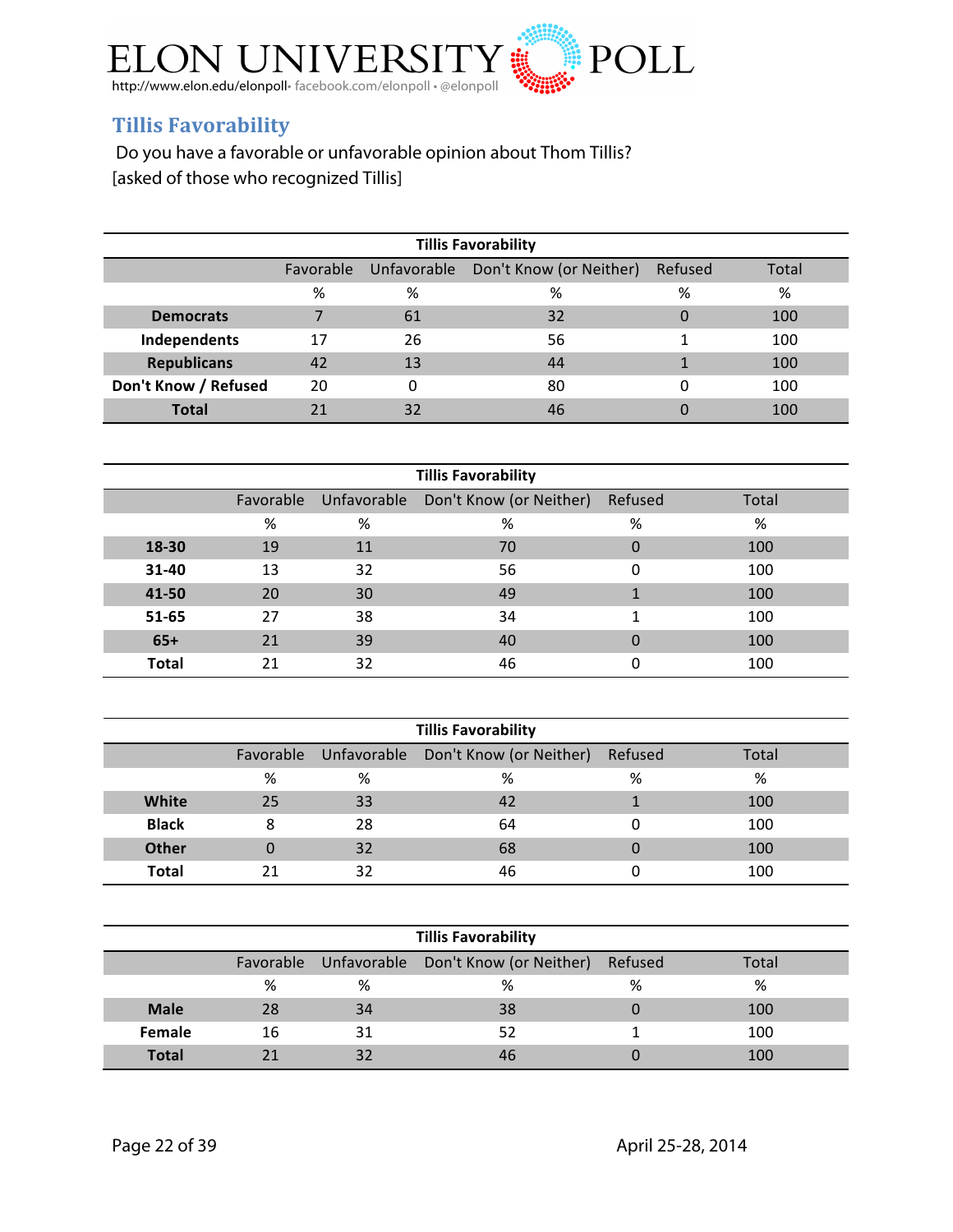

### **Brannon Recognition**

Do you recognized the name Greg Brannon?

| <b>Brannon Recognition</b> |     |           |                |          |       |  |  |
|----------------------------|-----|-----------|----------------|----------|-------|--|--|
|                            | Yes | <b>No</b> | Don't Know     | Refused  | Total |  |  |
|                            | %   | %         | %              | %        | %     |  |  |
| <b>Democrats</b>           | 18  | 78        | $\overline{4}$ | 0        | 100   |  |  |
| Independents               | 20  | 78        |                |          | 100   |  |  |
| <b>Republicans</b>         | 28  | 70        | າ              | $\Omega$ | 100   |  |  |
| Don't Know / Refused       | 21  | 66        | 6              |          | 100   |  |  |
| <b>Total</b>               |     | 76        |                |          | 100   |  |  |

| <b>Brannon Recognition</b> |     |           |            |         |       |  |  |  |
|----------------------------|-----|-----------|------------|---------|-------|--|--|--|
|                            | Yes | <b>No</b> | Don't Know | Refused | Total |  |  |  |
|                            | %   | %         | %          | %       | %     |  |  |  |
| 18-30                      | 12  | 83        |            | 0       | 100   |  |  |  |
| 31-40                      | 20  | 78        |            | 1       | 100   |  |  |  |
| 41-50                      | 27  | 70        | 3          | 0       | 100   |  |  |  |
| 51-65                      | 26  | 72        |            | 0       | 100   |  |  |  |
| $65+$                      | 20  | 75        |            | 0       | 100   |  |  |  |
| <b>Total</b>               | 21  | 76        | 3          | 0       | 100   |  |  |  |

| <b>Brannon Recognition</b> |     |           |            |         |       |  |  |  |
|----------------------------|-----|-----------|------------|---------|-------|--|--|--|
|                            | Yes | <b>No</b> | Don't Know | Refused | Total |  |  |  |
|                            | %   | %         | %          | %       | %     |  |  |  |
| <b>White</b>               | 25  | 72        |            | 0       | 100   |  |  |  |
| <b>Black</b>               | 11  | 86        |            |         | 100   |  |  |  |
| <b>Other</b>               | 16  | 84        |            | 0       | 100   |  |  |  |
| <b>Total</b>               | 21  | 76        |            |         | 100   |  |  |  |

| <b>Brannon Recognition</b> |     |           |            |         |       |  |  |  |
|----------------------------|-----|-----------|------------|---------|-------|--|--|--|
|                            | Yes | <b>No</b> | Don't Know | Refused | Total |  |  |  |
|                            | %   | %         | %          | %       | %     |  |  |  |
| <b>Male</b>                | 27  | 70        |            | 0       | 100   |  |  |  |
| <b>Female</b>              | 17  | 81        |            |         | 100   |  |  |  |
| <b>Total</b>               | 21  | 76        |            | 0       | 100   |  |  |  |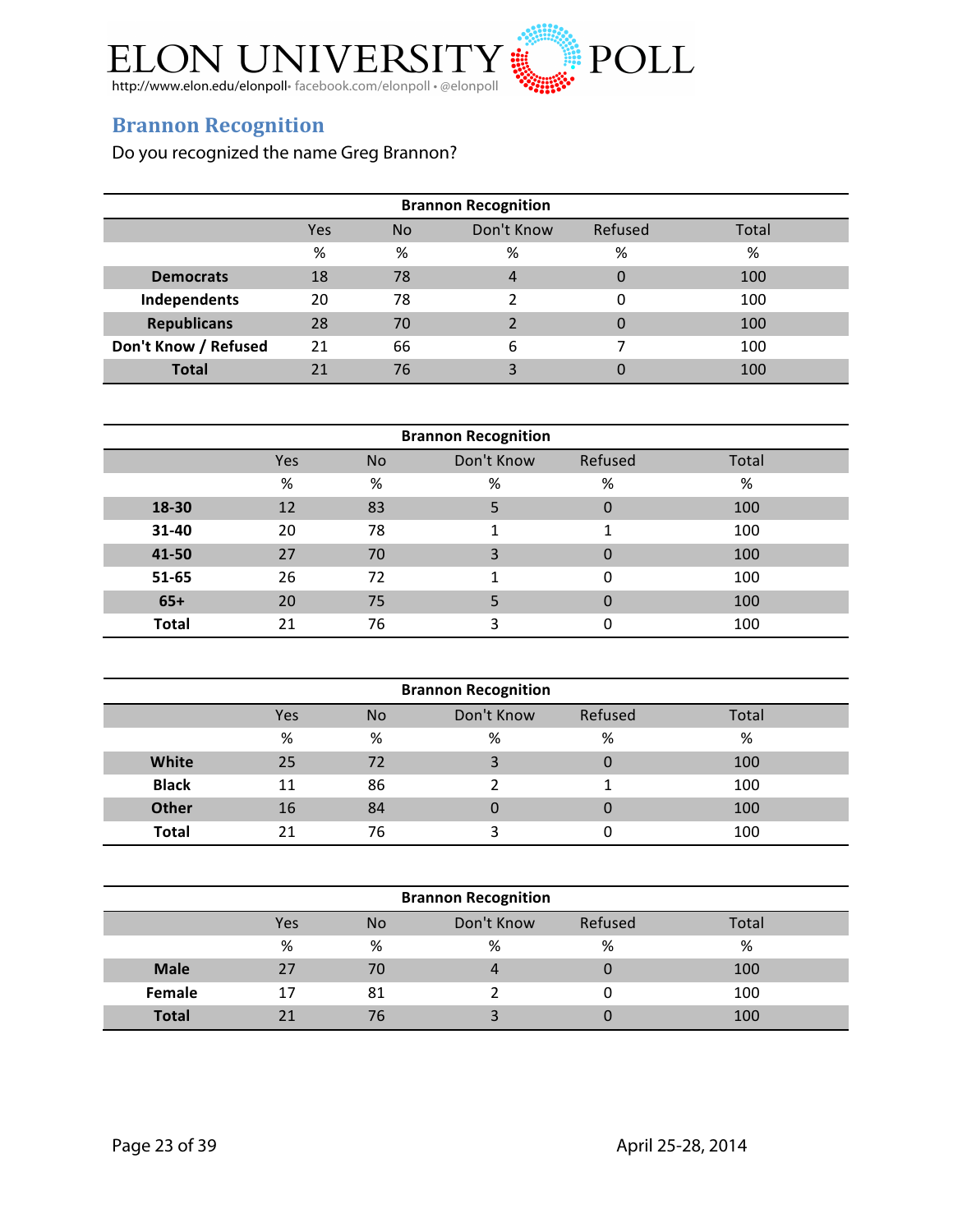

## **Brannon Favorability**

Do you have a favorable or unfavorable opinion about Greg Brannon? [asked of those who recognized Brannon]

| <b>Brannon Favorability</b>                            |    |    |    |     |  |  |  |
|--------------------------------------------------------|----|----|----|-----|--|--|--|
| Favorable Unfavorable Don't Know (or Neither)<br>Total |    |    |    |     |  |  |  |
|                                                        | %  | %  | %  | %   |  |  |  |
| <b>Democrats</b>                                       | 3  | 37 | 61 | 100 |  |  |  |
| Independents                                           | 38 | 13 | 49 | 100 |  |  |  |
| <b>Republicans</b>                                     | 30 | 8  | 63 | 100 |  |  |  |
| Don't Know / Refused                                   | 73 | 27 |    | 100 |  |  |  |
| <b>Total</b>                                           | 26 | 18 | 56 | 100 |  |  |  |

| <b>Brannon Favorability</b> |    |    |                                               |       |  |  |  |  |  |
|-----------------------------|----|----|-----------------------------------------------|-------|--|--|--|--|--|
|                             |    |    | Favorable Unfavorable Don't Know (or Neither) | Total |  |  |  |  |  |
|                             | %  | %  | %                                             | %     |  |  |  |  |  |
| 18-30                       | 10 | 11 | 79                                            | 100   |  |  |  |  |  |
| 31-40                       | 12 | 21 | 67                                            | 100   |  |  |  |  |  |
| 41-50                       | 47 | 16 | 38                                            | 100   |  |  |  |  |  |
| 51-65                       | 30 | 18 | 52                                            | 100   |  |  |  |  |  |
| $65+$                       | 18 | 24 | 58                                            | 100   |  |  |  |  |  |
| <b>Total</b>                | 26 | 18 | 56                                            | 100   |  |  |  |  |  |

| <b>Brannon Favorability</b> |                                                        |    |    |     |  |  |  |  |
|-----------------------------|--------------------------------------------------------|----|----|-----|--|--|--|--|
|                             | Favorable Unfavorable Don't Know (or Neither)<br>Total |    |    |     |  |  |  |  |
|                             | %                                                      | %  | %  | %   |  |  |  |  |
| White                       | 30                                                     | 16 | 54 | 100 |  |  |  |  |
| <b>Black</b>                | 0                                                      | 29 | 71 | 100 |  |  |  |  |
| <b>Other</b>                | 19                                                     | 29 | 51 | 100 |  |  |  |  |
| <b>Total</b>                | 26                                                     | 18 | 56 | 100 |  |  |  |  |

| <b>Brannon Favorability</b>                            |    |    |    |     |  |  |  |  |
|--------------------------------------------------------|----|----|----|-----|--|--|--|--|
| Favorable Unfavorable Don't Know (or Neither)<br>Total |    |    |    |     |  |  |  |  |
|                                                        | %  | %  | %  | %   |  |  |  |  |
| <b>Male</b>                                            | 29 | 18 | 53 | 100 |  |  |  |  |
| Female                                                 | 22 | 19 | 59 | 100 |  |  |  |  |
| <b>Total</b>                                           | 26 | 18 | 56 | 100 |  |  |  |  |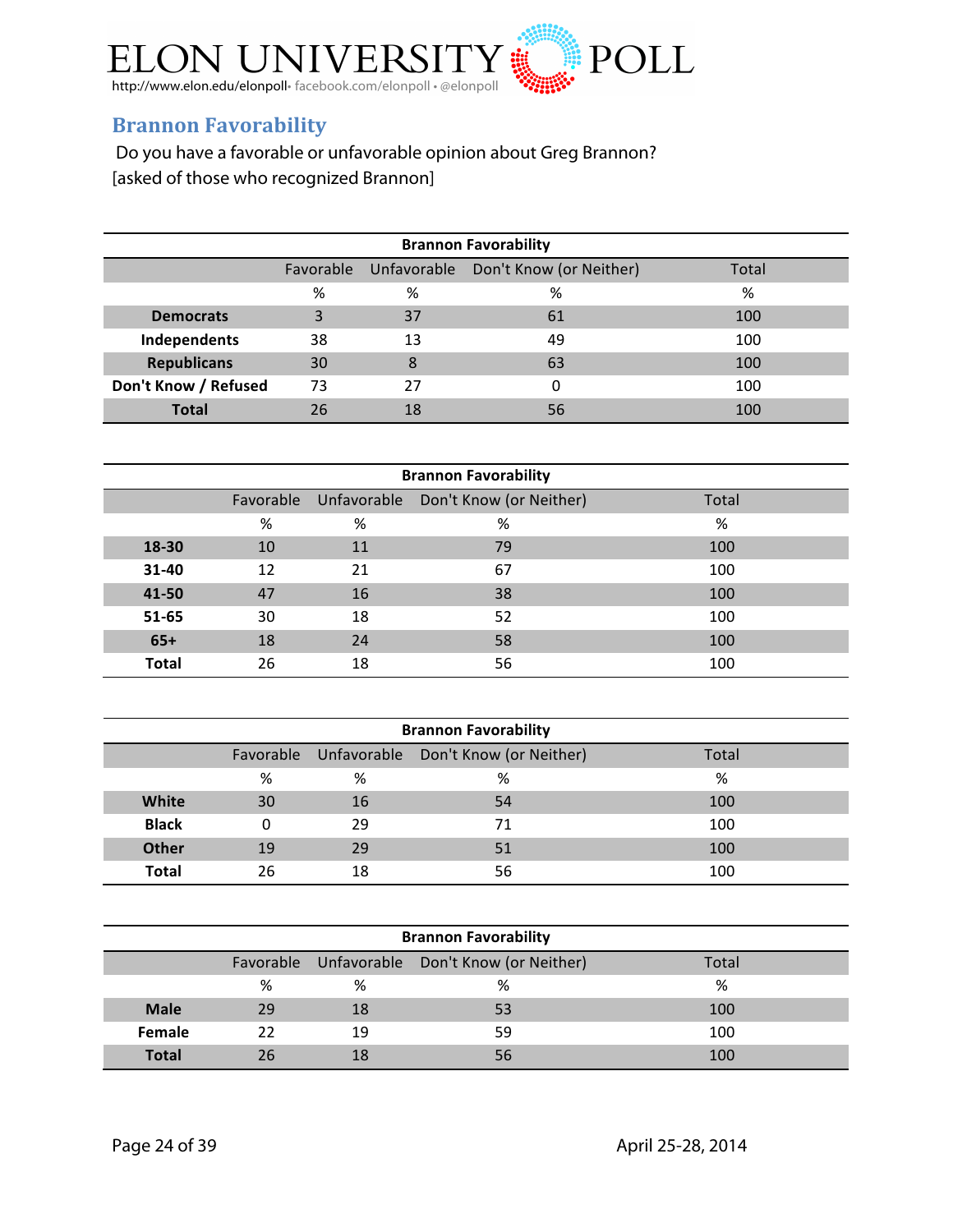

## **Harris Recognition**

Do you recognized the name Mark Harris?

| <b>Harris Name Recognition</b> |     |     |            |          |       |  |  |
|--------------------------------|-----|-----|------------|----------|-------|--|--|
|                                | Yes | No. | Don't Know | Refused  | Total |  |  |
|                                | %   | %   | %          | %        | %     |  |  |
| <b>Democrats</b>               | 19  | 79  |            | 0        | 100   |  |  |
| Independents                   | 28  | 67  |            |          | 100   |  |  |
| <b>Republicans</b>             | 35  | 62  | ς          | $\Omega$ | 100   |  |  |
| Don't Know / Refused           | 6   | 86  | 9          |          | 100   |  |  |
| <b>Total</b>                   | 26  | 70  |            |          | 100   |  |  |

| <b>Harris Name Recognition</b> |     |                |            |         |       |  |  |  |
|--------------------------------|-----|----------------|------------|---------|-------|--|--|--|
|                                | Yes | N <sub>o</sub> | Don't Know | Refused | Total |  |  |  |
|                                | %   | %              | %          | %       | %     |  |  |  |
| 18-30                          | 14  | 76             | 9          |         | 100   |  |  |  |
| 31-40                          | 15  | 83             | າ          | 0       | 100   |  |  |  |
| 41-50                          | 36  | 63             |            | 0       | 100   |  |  |  |
| 51-65                          | 33  | 64             | ς          | 0       | 100   |  |  |  |
| $65+$                          | 30  | 67             |            | 0       | 100   |  |  |  |
| <b>Total</b>                   | 26  | 70             |            | 0       | 100   |  |  |  |

| <b>Harris Name Recognition</b> |     |                |            |         |       |  |  |
|--------------------------------|-----|----------------|------------|---------|-------|--|--|
|                                | Yes | N <sub>o</sub> | Don't Know | Refused | Total |  |  |
|                                | %   | %              | %          | %       | %     |  |  |
| <b>White</b>                   | 29  | 67             |            | 0       | 100   |  |  |
| <b>Black</b>                   | 16  | 78             |            |         | 100   |  |  |
| <b>Other</b>                   | 22  | 77             |            | 0       | 100   |  |  |
| <b>Total</b>                   | 26  | 70             |            |         | 100   |  |  |

| <b>Harris Name Recognition</b> |     |           |            |         |       |  |  |
|--------------------------------|-----|-----------|------------|---------|-------|--|--|
|                                | Yes | <b>No</b> | Don't Know | Refused | Total |  |  |
|                                | %   | %         | %          | %       | %     |  |  |
| <b>Male</b>                    | 29  | 67        |            | 0       | 100   |  |  |
| <b>Female</b>                  | 23  | 73        |            |         | 100   |  |  |
| <b>Total</b>                   | 26  | 70        |            |         | 100   |  |  |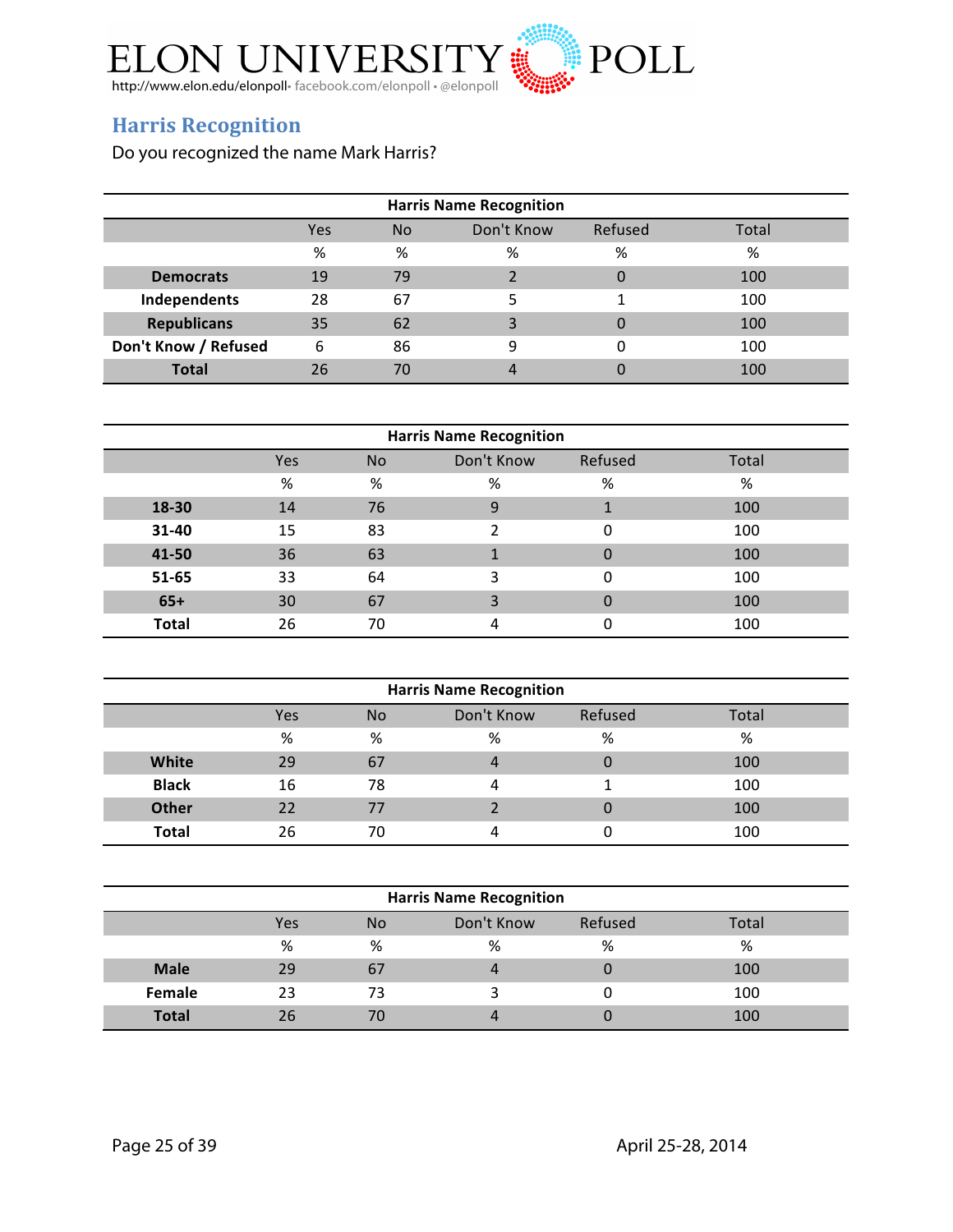

## **Harris Favorability**

Do you have a favorable or unfavorable opinion about Mark Harris? [asked of those who recognized Harris]

| <b>Harris Favorability</b> |          |    |                                               |         |       |  |  |  |
|----------------------------|----------|----|-----------------------------------------------|---------|-------|--|--|--|
|                            |          |    | Favorable Unfavorable Don't Know (or Neither) | Refused | Total |  |  |  |
|                            | %        | %  | %                                             | %       | %     |  |  |  |
| <b>Democrats</b>           | 24       | 22 | 54                                            | 0       | 100   |  |  |  |
| Independents               | 23       | 10 | 66                                            |         | 100   |  |  |  |
| <b>Republicans</b>         | 40       |    | 55                                            |         | 100   |  |  |  |
| Don't Know / Refused       | $\Omega$ | 0  | 100                                           | 0       | 100   |  |  |  |
| Total                      | 29       |    | 60                                            |         | 100   |  |  |  |

| <b>Harris Favorability</b> |           |             |                         |          |       |  |  |
|----------------------------|-----------|-------------|-------------------------|----------|-------|--|--|
|                            | Favorable | Unfavorable | Don't Know (or Neither) | Refused  | Total |  |  |
|                            | %         | %           | %                       | %        | %     |  |  |
| 18-30                      | 33        | 0           | 67                      | 0        | 100   |  |  |
| 31-40                      | 29        | 7           | 64                      | 0        | 100   |  |  |
| 41-50                      | 36        | 7           | 58                      | $\Omega$ | 100   |  |  |
| 51-65                      | 24        | 8           | 69                      | $\Omega$ | 100   |  |  |
| $65+$                      | 28        | 30          | 40                      |          | 100   |  |  |
| <b>Total</b>               | 29        | 11          | 60                      | $\Omega$ | 100   |  |  |

| <b>Harris Favorability</b> |    |    |                                               |         |       |  |  |
|----------------------------|----|----|-----------------------------------------------|---------|-------|--|--|
|                            |    |    | Favorable Unfavorable Don't Know (or Neither) | Refused | Total |  |  |
|                            | %  | %  | %                                             | %       | %     |  |  |
| <b>White</b>               | 29 | 12 | 59                                            |         | 100   |  |  |
| <b>Black</b>               | 32 | 9  | 59                                            |         | 100   |  |  |
| <b>Other</b>               | 28 | 0  | 72                                            |         | 100   |  |  |
| <b>Total</b>               | οq | 11 | 60                                            |         | 100   |  |  |

| <b>Harris Favorability</b> |    |    |                                               |         |       |  |  |
|----------------------------|----|----|-----------------------------------------------|---------|-------|--|--|
|                            |    |    | Favorable Unfavorable Don't Know (or Neither) | Refused | Total |  |  |
|                            | %  | %  | %                                             | %       | %     |  |  |
| <b>Male</b>                | 36 |    | 55                                            |         | 100   |  |  |
| <b>Female</b>              | 21 | 14 | 65                                            |         | 100   |  |  |
| <b>Total</b>               | 29 |    | 60                                            |         | 100   |  |  |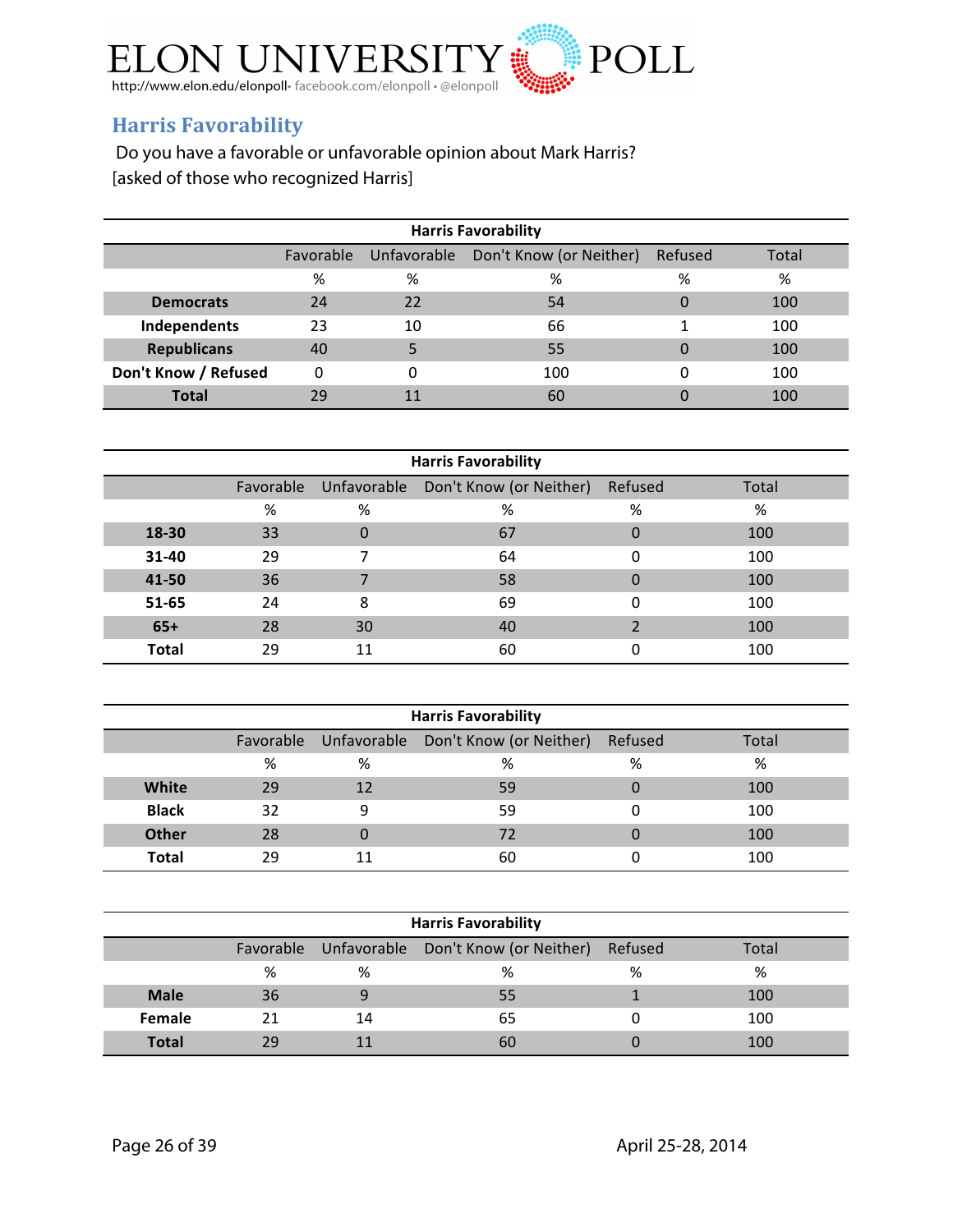

## **Hagan & ACA**

As you may know Senator Kay Hagan voted in favor of the Affordable Care Act. Does this make you [more or less] likely to vote to reelect her as United States Senator?

| <b>Hagan ACA</b>     |      |      |              |         |       |
|----------------------|------|------|--------------|---------|-------|
|                      | More | Less | Don't Know   | Refused | Total |
|                      | %    | %    | %            | %       | %     |
| <b>Democrats</b>     | 65   | 18   | 16           | 0       | 100   |
| Independents         | 32   | 46   | 21           | 2       | 100   |
| <b>Republicans</b>   | 3    | 88   | $\mathbf{q}$ | 0       | 100   |
| Don't Know / Refused | 25   | 52   | 24           | 0       | 100   |
| <b>Total</b>         | 36   | 47   | 16           | 1       | 100   |

|              |      | <b>Hagan ACA</b> |            |          |       |
|--------------|------|------------------|------------|----------|-------|
|              | More | Less             | Don't Know | Refused  | Total |
|              | %    | %                | %          | %        | %     |
| 18-30        | 32   | 44               | 23         | 1        | 100   |
| 31-40        | 36   | 43               | 19         | 1        | 100   |
| 41-50        | 30   | 58               | 12         | $\Omega$ | 100   |
| 51-65        | 39   | 49               | 11         | 1        | 100   |
| $65+$        | 40   | 41               | 17         | 1        | 100   |
| <b>Total</b> | 36   | 47               | 16         | 1        | 100   |

| <b>Hagan ACA</b> |      |      |            |         |       |  |  |
|------------------|------|------|------------|---------|-------|--|--|
|                  | More | Less | Don't Know | Refused | Total |  |  |
|                  | %    | %    | %          | %       | %     |  |  |
| White            | 27   | 58   | 15         |         | 100   |  |  |
| <b>Black</b>     | 66   | 14   | 19         |         | 100   |  |  |
| <b>Other</b>     | 39   | 38   | 23         | 0       | 100   |  |  |
| Total            | 36   | 47   | 16         |         | 100   |  |  |

|              |      | <b>Hagan ACA</b> |            |         |       |
|--------------|------|------------------|------------|---------|-------|
|              | More | Less             | Don't Know | Refused | Total |
|              | %    | %                | %          | %       | %     |
| <b>Male</b>  | 35   | 48               | 16         |         | 100   |
| Female       | 36   | 46               | 17         | Ω       | 100   |
| <b>Total</b> | 36   | 47               | 16         |         | 100   |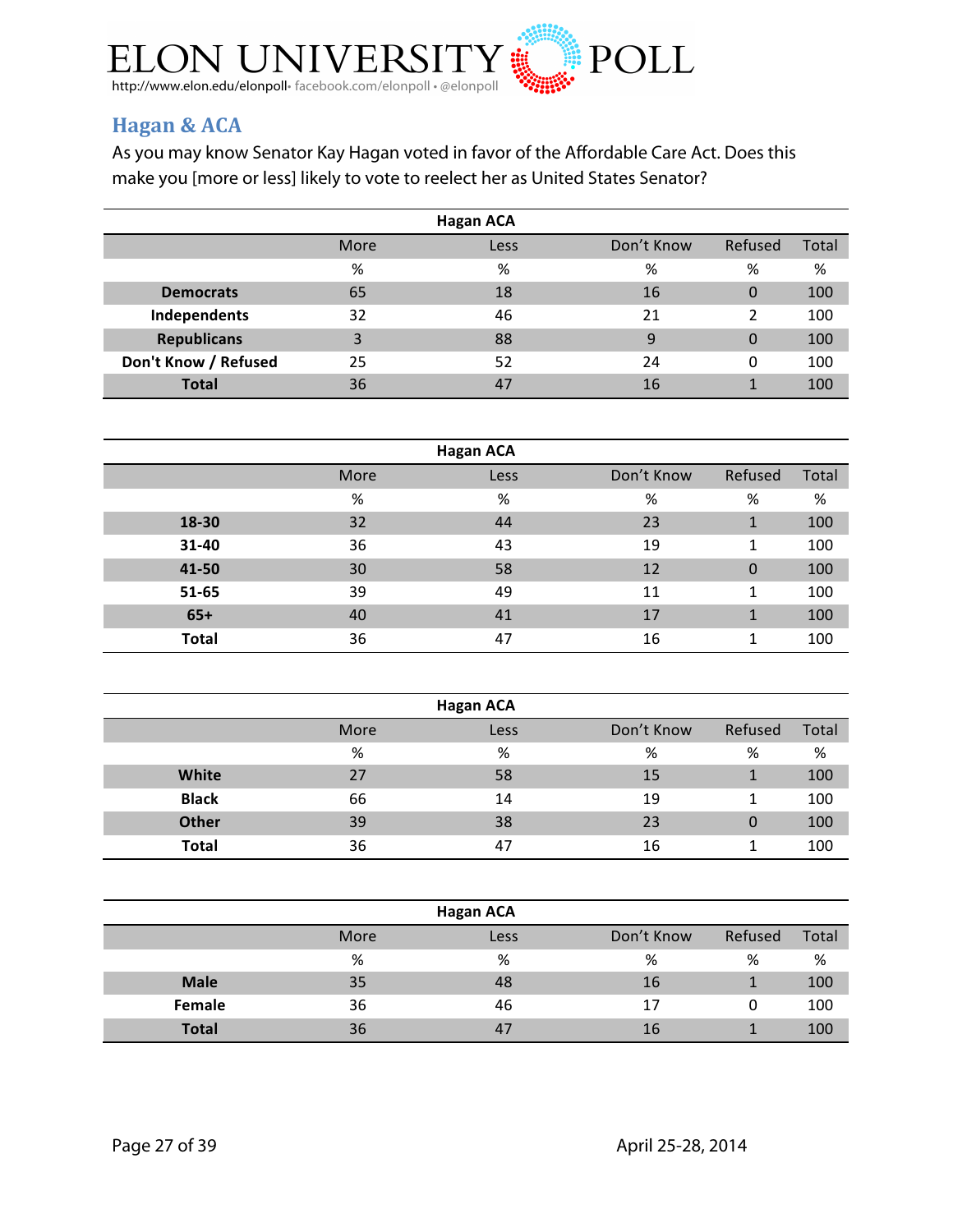

## **Hagan & Television Ads**

Have you seen any television ads about Senator Kay Hagan?

| <b>Viewed Ads about Hagan</b> |            |           |            |       |  |  |  |
|-------------------------------|------------|-----------|------------|-------|--|--|--|
|                               | <b>Yes</b> | <b>No</b> | Don't Know | Total |  |  |  |
|                               | %          | %         | %          | %     |  |  |  |
| <b>Democrats</b>              | 65         | 31        | 4          | 100   |  |  |  |
| Independents                  | 52         | 45        | 3          | 100   |  |  |  |
| <b>Republicans</b>            | 74         | 25        |            | 100   |  |  |  |
| Don't Know / Refused          | 73         | 20        |            | 100   |  |  |  |
| <b>Total</b>                  | 63         | 34        |            | 100   |  |  |  |

| <b>Viewed Ads about Hagan</b> |     |    |            |       |  |  |  |
|-------------------------------|-----|----|------------|-------|--|--|--|
|                               | Yes | No | Don't Know | Total |  |  |  |
|                               | %   | %  | %          | %     |  |  |  |
| 18-30                         | 44  | 54 |            | 100   |  |  |  |
| 31-40                         | 54  | 43 | 3          | 100   |  |  |  |
| 41-50                         | 68  | 29 | 4          | 100   |  |  |  |
| 51-65                         | 74  | 24 | າ          | 100   |  |  |  |
| $65+$                         | 72  | 24 | 4          | 100   |  |  |  |
| <b>Total</b>                  | 63  | 34 | 3          | 100   |  |  |  |

| <b>Viewed Ads about Hagan</b>    |    |    |    |     |  |
|----------------------------------|----|----|----|-----|--|
| Don't Know<br>Total<br>Yes<br>No |    |    |    |     |  |
| %<br>%<br>%<br>%                 |    |    |    |     |  |
| White<br>34<br>64                |    |    |    | 100 |  |
| <b>Black</b>                     | 63 | 34 | 3  | 100 |  |
| <b>Other</b><br>49<br>41         |    |    | 10 | 100 |  |
| <b>Total</b>                     | 63 | 34 |    | 100 |  |

| <b>Viewed Ads about Hagan</b>           |    |    |  |     |  |
|-----------------------------------------|----|----|--|-----|--|
| Don't Know<br>Total<br><b>No</b><br>Yes |    |    |  |     |  |
| %<br>%<br>%<br>%                        |    |    |  |     |  |
| <b>Male</b>                             | 62 | 36 |  | 100 |  |
| Female                                  | 63 | 33 |  | 100 |  |
| <b>Total</b>                            | 63 | 34 |  | 100 |  |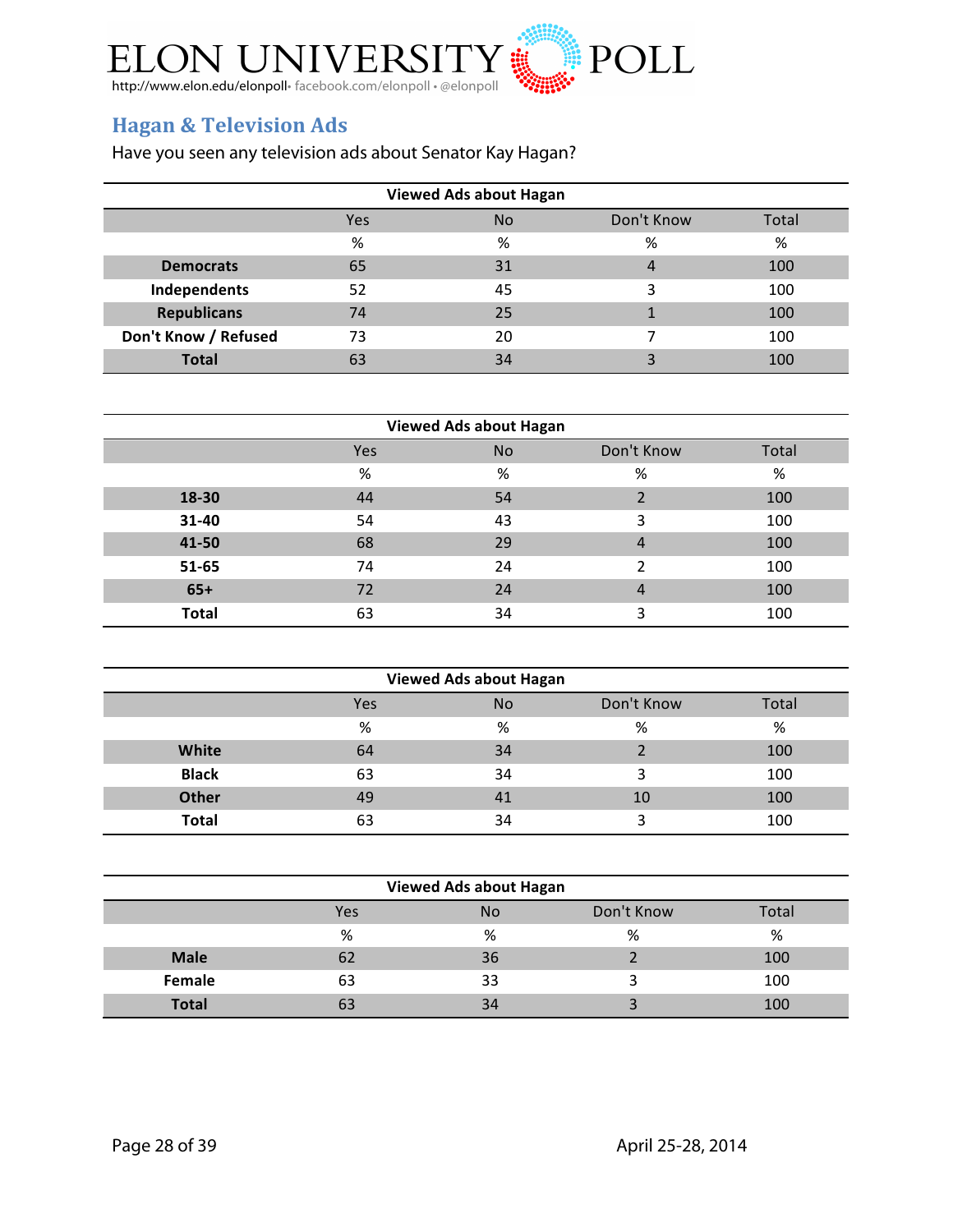

## **Hagan & Television Ads (For or Against)**

Were the television ads for or against Senator Hagan?

| Ads For or Against Hagan                                                      |    |    |    |          |     |
|-------------------------------------------------------------------------------|----|----|----|----------|-----|
| Don't Know/<br>Both for and<br>Against<br>For<br>Total<br>Remember<br>against |    |    |    |          |     |
|                                                                               | %  | %  | %  | %        | %   |
| <b>Democrats</b>                                                              | 57 | 15 | 20 | 7        | 100 |
| Independents                                                                  | 59 | 11 | 18 | 12       | 100 |
| <b>Republicans</b>                                                            | 38 | 15 | 28 | 19       | 100 |
| Don't Know / Refused                                                          | 56 | 9  | 35 | $\Omega$ | 100 |
| <b>Total</b>                                                                  | 52 | 14 | 22 | 12       | 100 |

| <b>Ads For or Against Hagan</b> |         |     |                         |                         |       |
|---------------------------------|---------|-----|-------------------------|-------------------------|-------|
|                                 | Against | For | Don't Know/<br>Remember | Both for and<br>against | Total |
|                                 | %       | %   | %                       | %                       | %     |
| 18-30                           | 57      | 16  | 17                      | 11                      | 100   |
| 31-40                           | 56      | 16  | 21                      | 6                       | 100   |
| 41-50                           | 60      | 9   | 16                      | 15                      | 100   |
| 51-65                           | 49      | 9   | 27                      | 15                      | 100   |
| $65+$                           | 41      | 23  | 26                      | 10                      | 100   |
| <b>Total</b>                    | 52      | 14  | 22                      | 12                      | 100   |

| <b>Ads For or Against Hagan</b>                                               |    |    |    |    |     |  |
|-------------------------------------------------------------------------------|----|----|----|----|-----|--|
| Don't Know/<br>Both for and<br>Total<br>Against<br>For<br>Remember<br>against |    |    |    |    |     |  |
| %<br>%<br>%<br>%<br>%                                                         |    |    |    |    |     |  |
| White                                                                         | 47 | 15 | 25 | 14 | 100 |  |
| <b>Black</b>                                                                  | 69 | 12 | 12 | 7  | 100 |  |
| <b>Other</b>                                                                  | 55 | 10 | 28 | 6  | 100 |  |
| <b>Total</b>                                                                  | 52 | 14 | 22 | 12 | 100 |  |

| <b>Ads For or Against Hagan</b>                                               |    |    |    |    |     |  |
|-------------------------------------------------------------------------------|----|----|----|----|-----|--|
| Don't Know/<br>Both for and<br>Total<br>Against<br>For<br>Remember<br>against |    |    |    |    |     |  |
| ℅<br>%<br>%<br>%<br>%                                                         |    |    |    |    |     |  |
| <b>Male</b>                                                                   | 49 | 13 | 23 | 16 | 100 |  |
| Female                                                                        | 55 | 15 | 22 | 9  | 100 |  |
| <b>Total</b>                                                                  | 52 | 14 | 22 |    | 100 |  |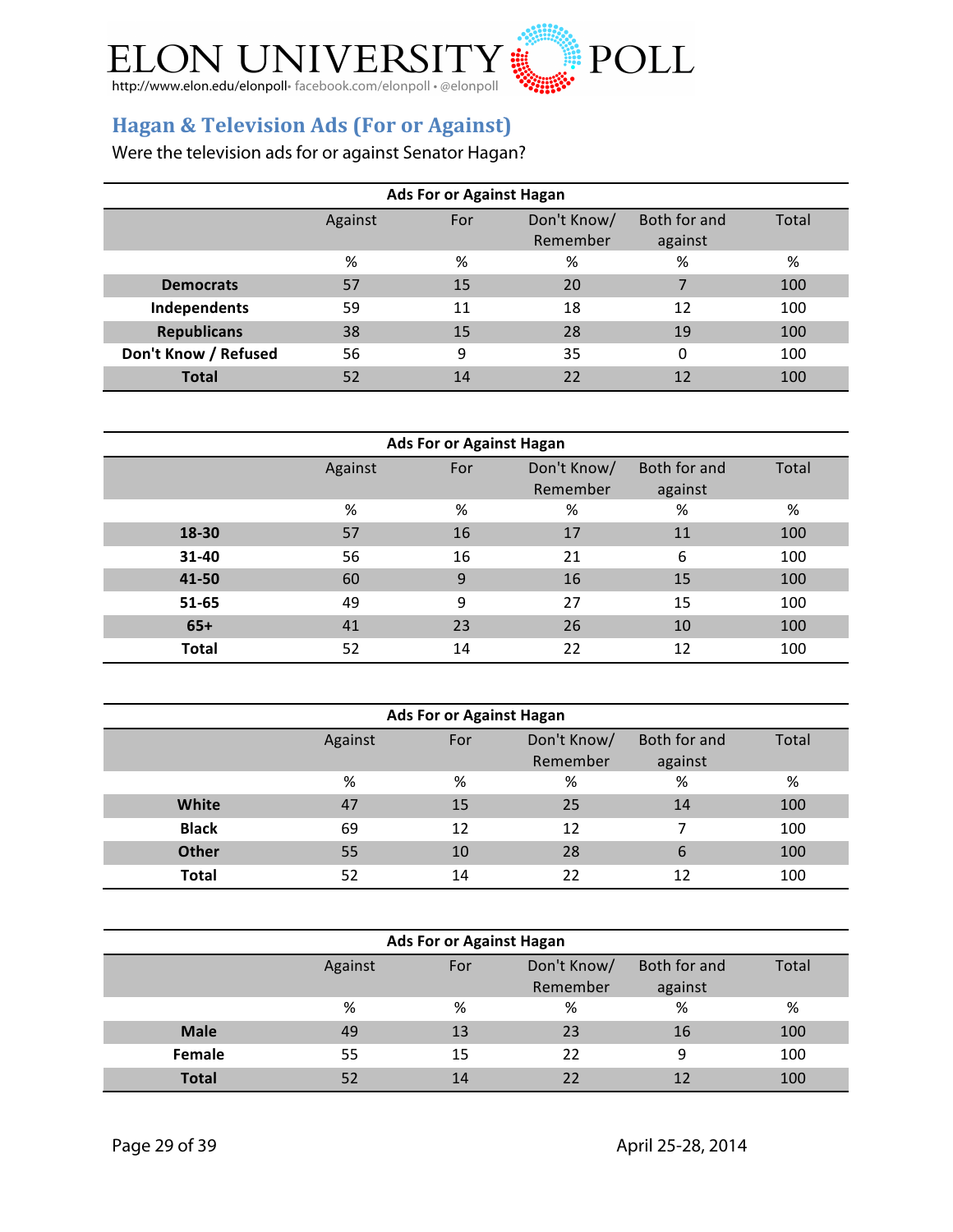

#### **Question Ordering**

|          | Introduction                 |
|----------|------------------------------|
| $\circ$  |                              |
| $\circ$  |                              |
| $\circ$  |                              |
| $\circ$  |                              |
| Approval |                              |
| $\circ$  |                              |
| $\circ$  |                              |
| $\circ$  |                              |
| $\circ$  |                              |
| $\circ$  |                              |
| $\circ$  |                              |
| $\circ$  |                              |
| $\circ$  |                              |
| $\circ$  |                              |
| $\circ$  |                              |
| $\circ$  |                              |
| $\circ$  |                              |
| $\circ$  |                              |
| $\circ$  |                              |
| $\circ$  |                              |
| $\circ$  |                              |
| $\circ$  |                              |
| $\circ$  |                              |
| $\circ$  |                              |
| $\circ$  |                              |
|          | <b>Right/Wrong Direction</b> |
| $\circ$  |                              |
| $\circ$  |                              |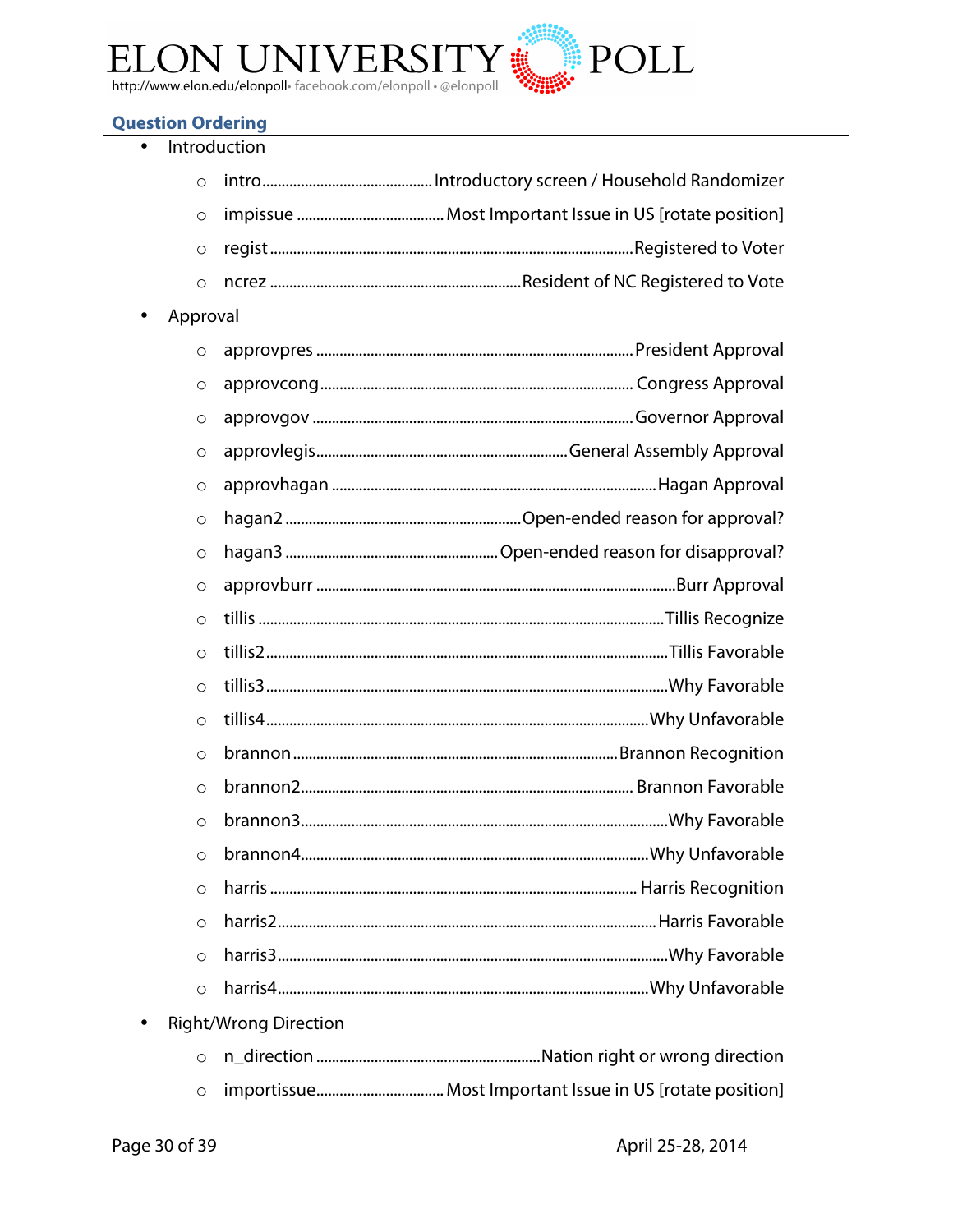

- o s\_direction..............................................................State right or wrong direction
- o vote1..................................................................Do you plan on voting in primary
- o vote2...........................................................Do you plan to vote question variant
- Policies

|           | $\circ$      |                                                          |
|-----------|--------------|----------------------------------------------------------|
|           | $\circ$      |                                                          |
|           | $\circ$      |                                                          |
|           | $\circ$      |                                                          |
|           | $\circ$      |                                                          |
|           | $\circ$      |                                                          |
|           | $\circ$      |                                                          |
|           | $\circ$      | affirmative2 Support/Oppose affirmative action - variant |
|           | $\circ$      |                                                          |
|           | $\circ$      |                                                          |
|           | $\circ$      |                                                          |
|           | $\circ$      |                                                          |
|           | $\circ$      |                                                          |
|           | $\circ$      |                                                          |
| $\bullet$ | Partisanship |                                                          |
|           | $\circ$      |                                                          |
|           |              | $D = 1000$<br>المتحام والمنافي ويقود مواجب               |

- o partyidrep ..................................................................................Party ID Branch GOP o partyiddem............................................................................... Party ID Branch DEM
- o partyidind ................................................................................... Party ID Branch IND
- Ideology

• Demographics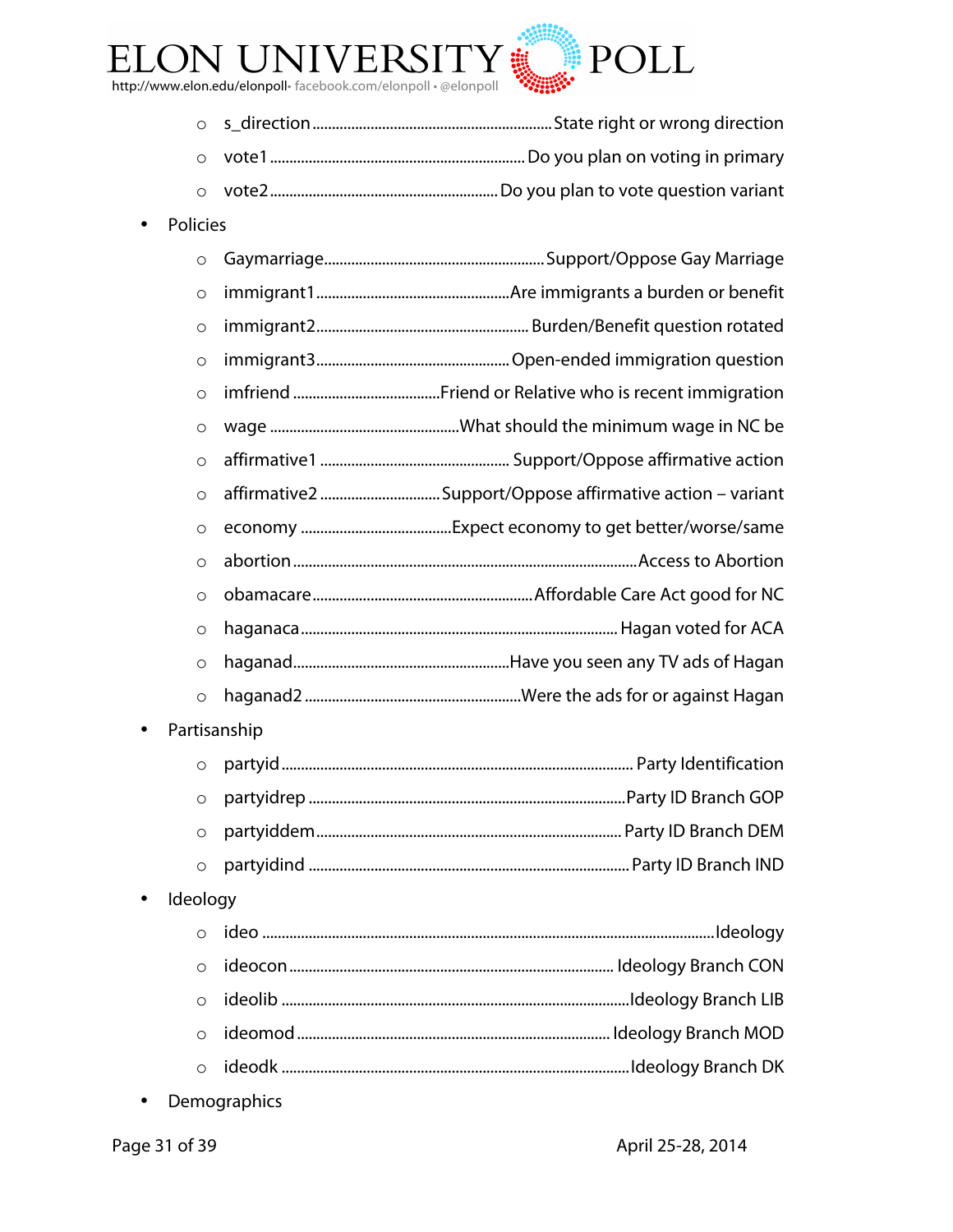

| O       |                                                                   |
|---------|-------------------------------------------------------------------|
| $\circ$ |                                                                   |
| $\circ$ |                                                                   |
| $\circ$ |                                                                   |
| $\circ$ |                                                                   |
| $\circ$ |                                                                   |
| $\circ$ |                                                                   |
| $\circ$ |                                                                   |
| $\circ$ |                                                                   |
| $\circ$ |                                                                   |
| $\circ$ |                                                                   |
| $\circ$ |                                                                   |
| $\circ$ |                                                                   |
| $\circ$ |                                                                   |
| $\circ$ |                                                                   |
| $\circ$ |                                                                   |
| $\circ$ |                                                                   |
| $\circ$ |                                                                   |
| $\circ$ |                                                                   |
| $\circ$ |                                                                   |
| $\circ$ |                                                                   |
|         | <b>North Carolina</b>                                             |
| $\circ$ |                                                                   |
| O       |                                                                   |
| $\circ$ |                                                                   |
| $\circ$ | NASCAR  Would your describe yourself as a NASCAR fan?             |
| $\circ$ |                                                                   |
| $\circ$ | admire  What person in NC, living or dead, do you admire the most |

• Post-interview

 $\bullet$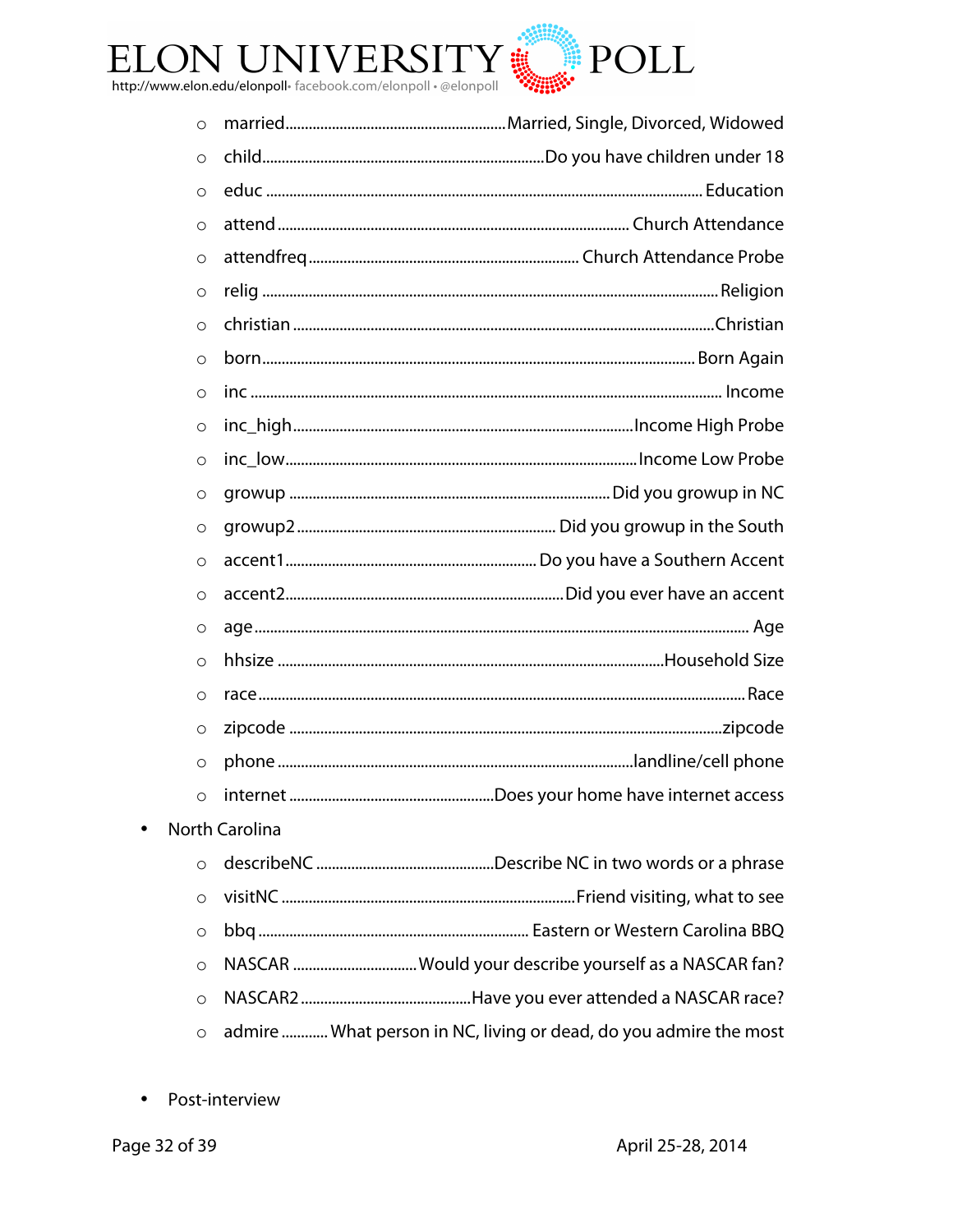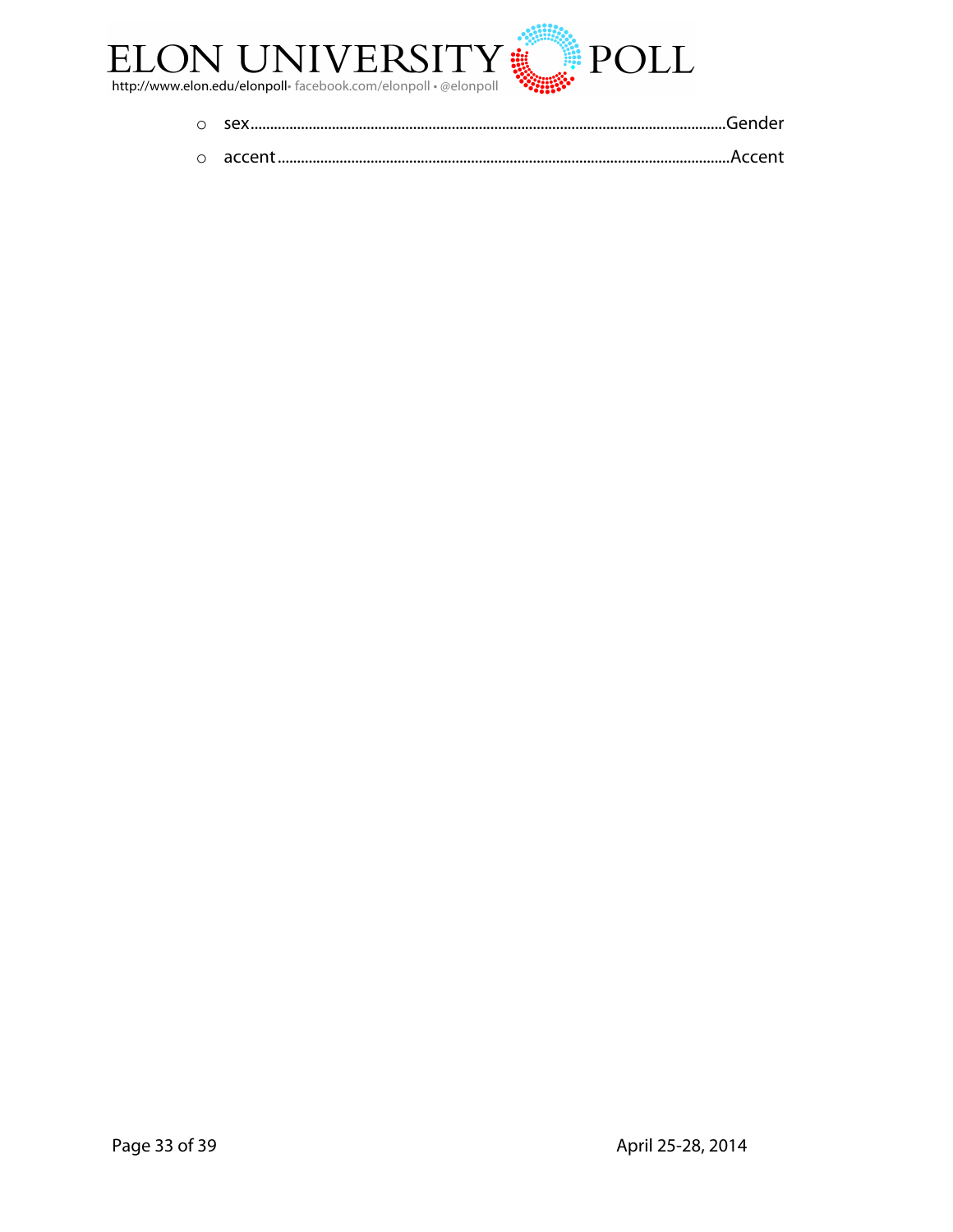

#### **Basic Methodological Information**

| Mode:                      | Live Interviewer RDD Telephone Interviews |
|----------------------------|-------------------------------------------|
|                            | (Dual Frame: Cell Phone and Landlines)    |
| Population & Sample Area   | North Carolina; Registered Voters         |
| Dates in the field:        | April 25-28, 2014                         |
| Sample Size                | 672                                       |
| Margin of Error            | $\pm$ 3.78                                |
| Confidence Level           | 95%                                       |
| <b>Weighting Variables</b> | Age, Race, Gender, & Phone Ownership      |

The Elon University Poll uses a stratified random sample of households with telephones and wireless (cell) telephone numbers. Please direct questions about the Elon University Poll's methodology to the Director of the Elon University Poll, Dr. Kenneth Fernandez at 336-278- 6438 or kfernandez@elon.edu.

#### **Procedures Used for Conducting the Poll**

The Elon University Poll uses CATI system software (Computer Assisted Telephone Interviewing) for the administration of surveys. We attempt to reach each working telephone number in the sample up to five times. We only interview residents of North Carolina who are over 18. The Elon University Poll conducted the survey over a four-day period. Live interviewers called from 3 p.m. to 8 p.m. Friday (4/25); 11 a.m. to 8 p.m. on Saturday (4/26); 11 a.m. to 8 p.m. (4/27); and from 4:30 p.m. to 9:30 p.m. on Monday (4/28).

#### **Additional Methodological Decisions**

#### Branching Questions

For many questions with multiple response options, we program our surveys to branch into a secondary probing question.

#### "Don't Know" & "Refused" Response Options

All questions include an option for respondents to volunteer "don't know" or to refuse. In the vast majority of questions, interviewers do not prompt "don't know" responses.

#### Weighting

We typically weight results from the Elon University Poll on multiple demographic characteristics: race, gender, household size, region, education, and age. Weighting rarely leads to substantial changes in results. We use iterative raking, adjusting one dimension at a time. We include detailed information about weighting of survey samples for each poll on both the Elon University Poll website and within released reports.

#### Within Household Randomization

For landlines, we use the common "oldest-youngest" technique to ensure within household randomization. We assume cellphones belong to an individual rather than a household. Thus, we do not conduct within-household randomization within our cellphone sample.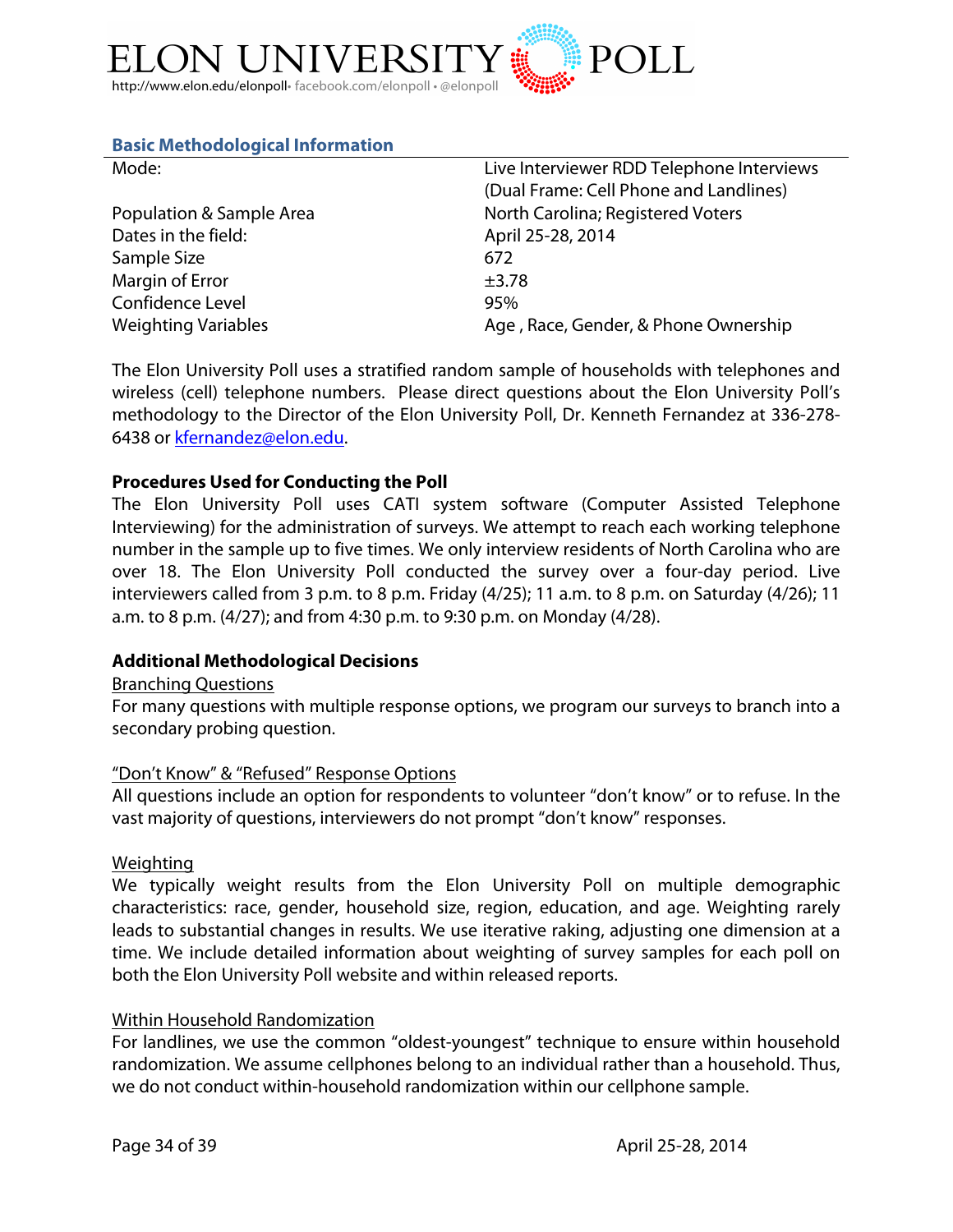

#### Completion Criteria

An interview is a complete only if a respondent progresses through the entire survey. Respondents who hang up before completing the last question or who refuse to more than 10 % of the questions are incompletes.

#### Support for Transparency

The Elon University Poll supports transparency in survey research and is a supporter of the American Association for Public Opinion Research Transparency Initiative, which is a program promoting openness and transparency about survey research methods and operations among survey research professionals and the industry. All information about the Elon University Poll that we released to the public conforms to reporting conventions recommended by the American Association for Public Opinion Research and the National Council on Public Polls.

#### Question Construction and Question Order

In releasing survey results, the Elon University Poll provides the questions as worded and the order in which respondents receive these questions. In some cases question ordering rotates to avoid biases. In an effort to provide neutral, non-biased questions, we attempt to observe conventional question wording and question order protocols in all of our polls. In order to avoid recency or primacy effects, we randomize candidate names and directional response options (e.g. support / oppose) within the text of each question. We pretest every questionnaire multiple times before entering the field.

#### **Sampling**

Survey Sampling International, LLC, provide samples of telephone numbers. To equalize the probability of telephone selection, sample telephone numbers are systematically stratified according to subpopulation strata (e.g., a zip code, a county, etc.), which yields a sample from telephone exchanges in proportion to each exchange's share of telephone households in the population of interest. Estimates of telephone households in the population of interest are generally obtained from several databases. Samples of household telephone numbers are distributed across all eligible blocks of numbers in proportion to the density of listed households assigned in the population of interest according to a specified subpopulation stratum. Upon determining the projected (or preferred) sample size, a sampling interval is calculated by summing the number of listed residential numbers in each eligible block within the population of interest and dividing that sum by the number of sampling points assigned to the population. From a random start between zero and the sampling interval, blocks are selected systematically in proportion to the density of listed household "working blocks."

A block (also known as a bank) is a set of contiguous numbers identified by the first two digits of the last four digits of a telephone number. A working block contains three or more working telephone numbers. Exchanges are assigned to a population on the basis of all eligible blocks in proportion to the density of working telephone households. Once each population's proportion of telephone households is determined, then a sampling interval, based on that proportion, is calculated and specific exchanges and numbers are randomly selected.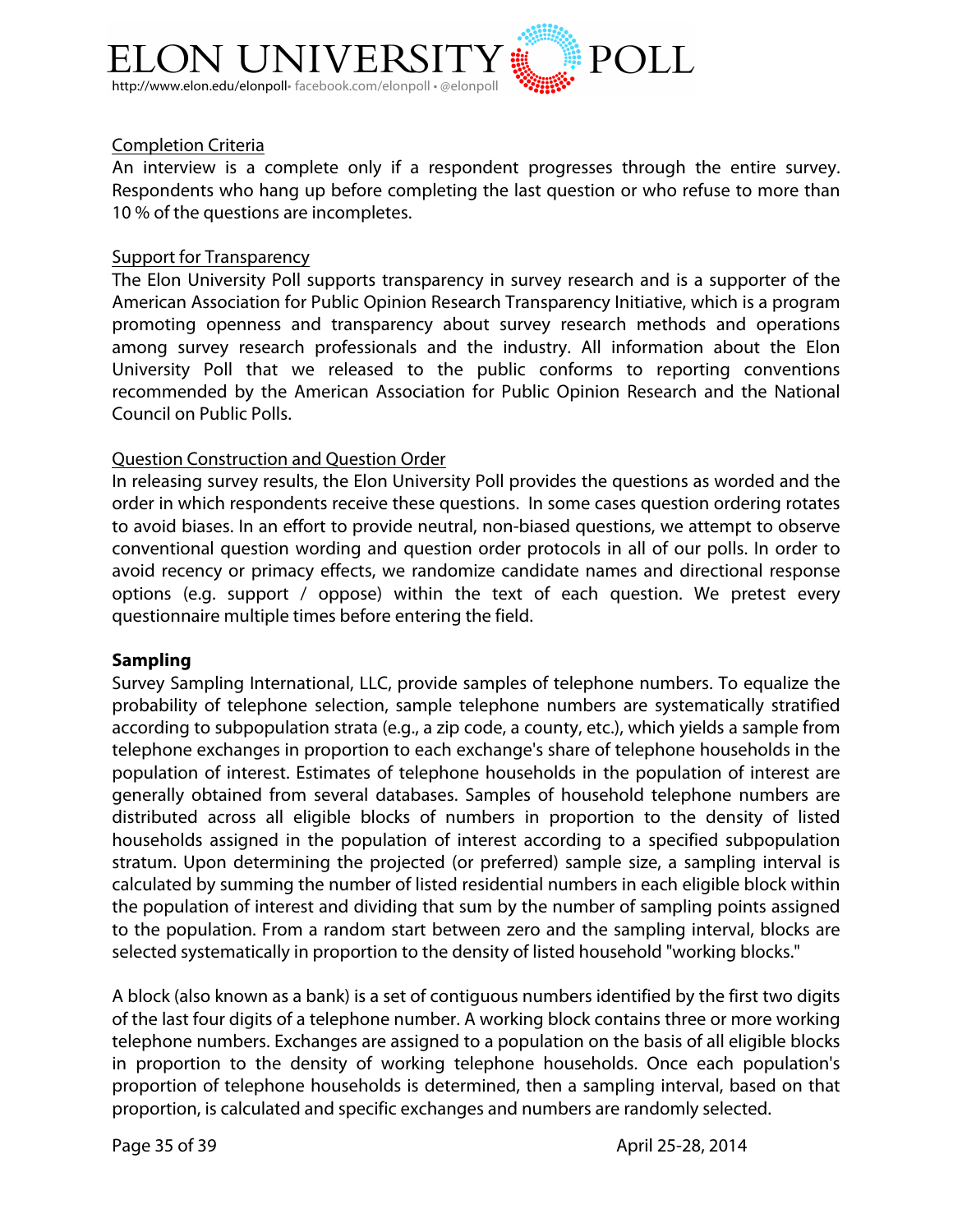

The wireless component of the study sample starts with determining which area codeexchange combinations in North Carolina are included in the wireless or shared Telcordia types. Similar to the process for selecting household telephone numbers, wireless numbers involve a multi-step process in which blocks of numbers are determined for each area codeexchange combination in the Telcordia types. From a random start within the first sampling interval, a systematic nth selection of each block of numbers is performed and a two-digit random number between 00 and 99 is appended to each selected nth block stem. The intent is to provide a stratification that will yield a sample that is representative both geographically and by large and small carrier. From these, a random sample is generated.

Because exchanges and numbers are randomly selected, unlisted as well as listed numbers are included in the sample. Thus, the sample of numbers generated for the population of interest constitutes a random sample of telephone households and wireless numbers of the population.

#### **Frequently Asked Questions about our Methodology**

- 1. *Who pays for the Elon University Poll?* Elon University fully funds the Elon University Poll.
- 2. *Does the Elon University Poll favor a certain party?* The Elon University Poll is an academic, non-partisan survey. We do not engage or work with any political candidates or parties. We employ best practices to ensure the results are not biased.
- 3. *Where do you get your numbers?* We obtain samples of randomized phone numbers from Survey Sample International.
- 4. *How many times do you call a number before giving up?* We will attempt to call each working number up to five times before removing it from the sample.
- 5. *Do you call both cell phones and land lines?* Yes. We use a mixed sample of both cell phones and landlines. We weight on phone ownership to adjust for the higher probability of selection of those who own both cell phones and landline phones.
- 6. *Does the Elon University Poll do IVR surveys or automated "robopolls"?* No. Well-trained students at Elon University conduct all our interviewers.
- 7. *Do you report non-response rates?* Yes. We report non-response rates based on AAPOR guidelines. The response rate for the April 2014 Poll was 7.4%, which approximates the national average response rates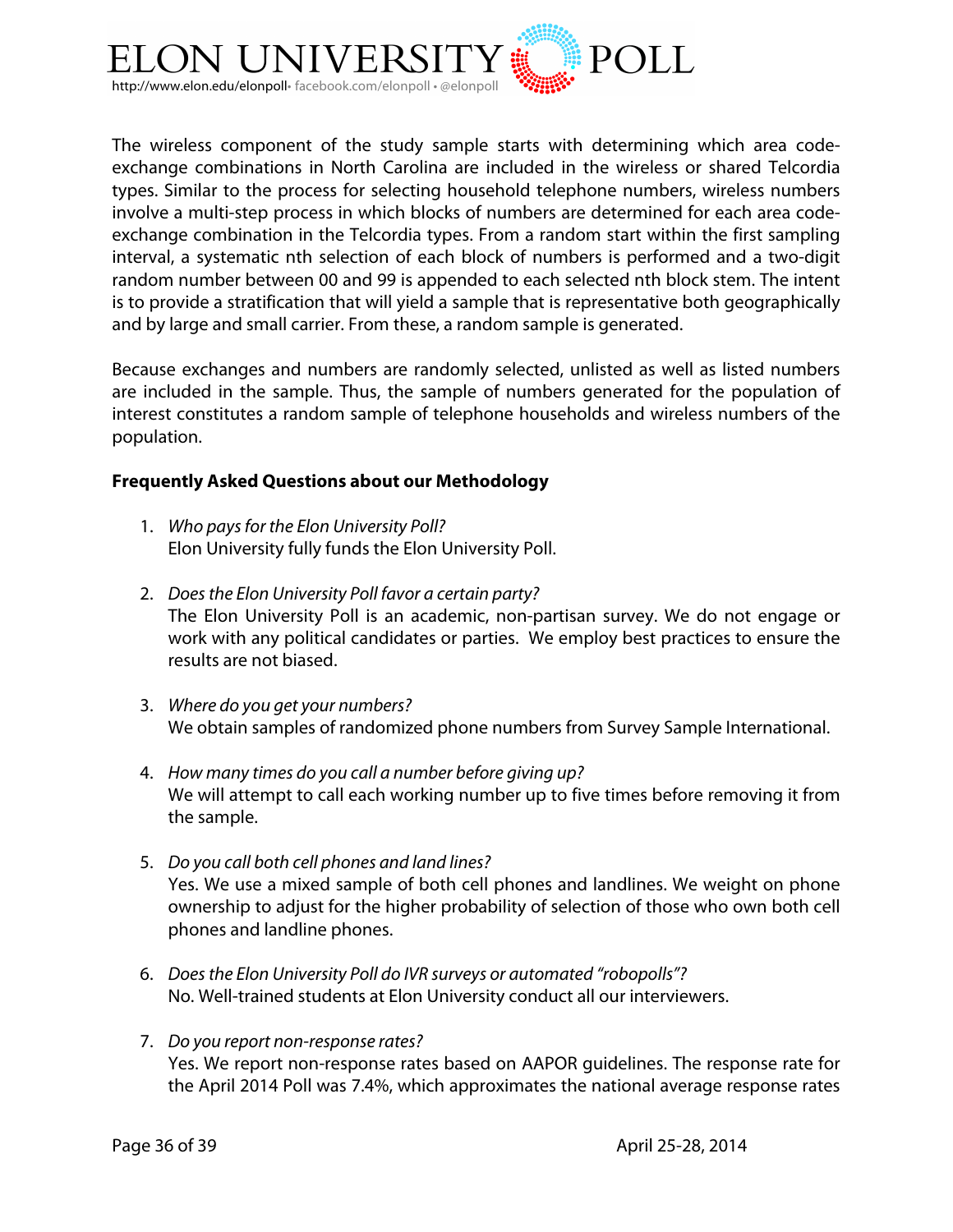

of other high quality survey organizations. The response rate is calculated using the American Association of Public Opinion Research (AAPOR) formula RR4.

8. *Do you weight the data?*

Yes. We apply weights to the data. An iterative proportional fitting algorithm generates weights based on Census and CDC population parameters of residents in North Carolina. Registered voter screens sometimes cause final weighted variables to not match those parameters exactly- which is intended.

9. *Do you randomize response options?*

Yes. We rotate the order of candidate names in all applicable questions. We also rotate order of text for other questions, such as those that include response options such as "more" and "less." Furthermore, we rotate the order of some questions themselves if we suspect the order of a question could bias results.

#### 10. *Do you conduct within-household randomization?*

Yes. For landlines, we use the common "oldest-youngest" rotation to ensure within household randomization. We assume cellphones belong to an individual rather than a household. Thus, we do not conduct within-household randomization within our cellphone sample.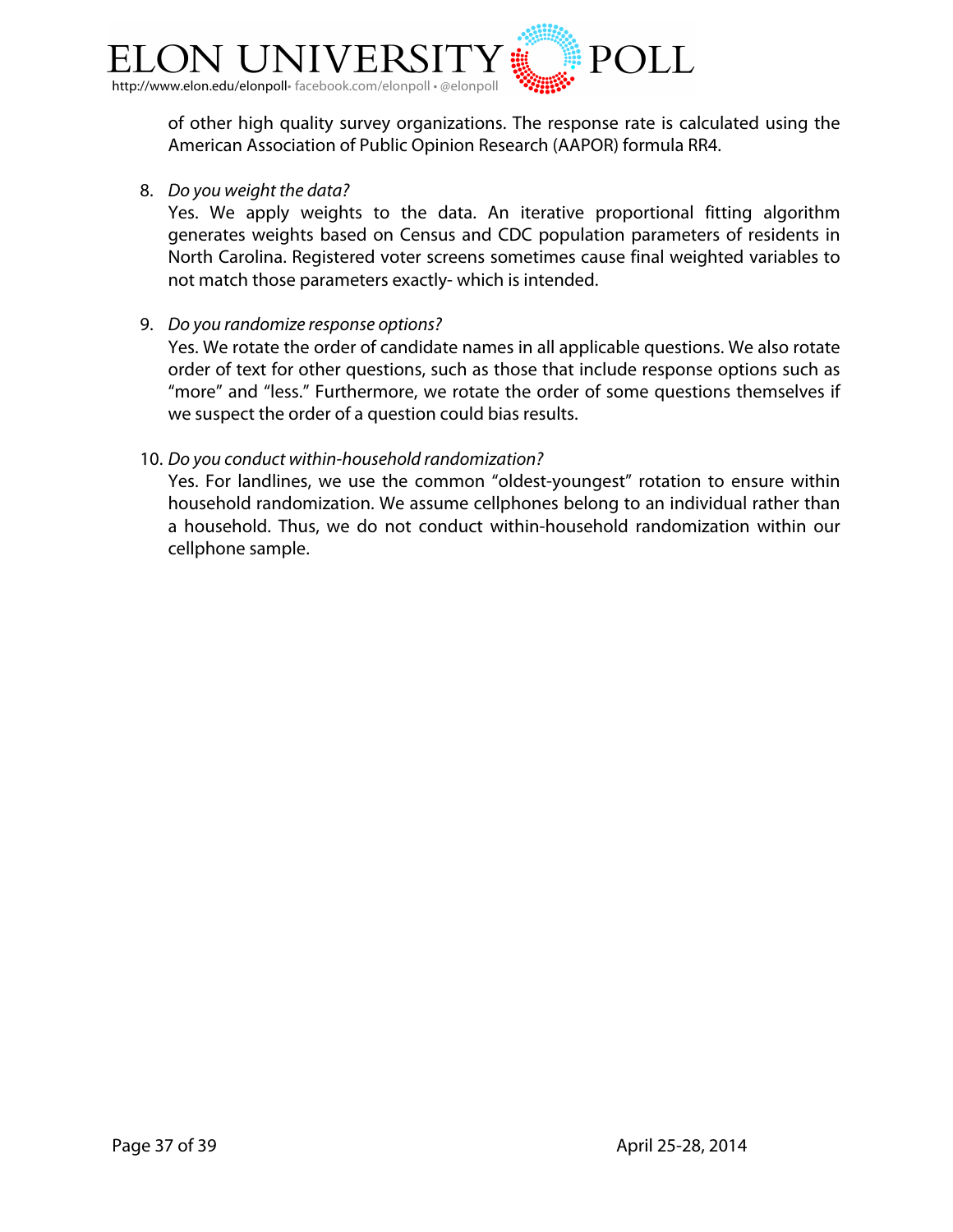

#### **The Elon University Poll Team**

- Dr. Kenneth Fernandez is the Director of the Elon University Poll. Dr. Fernandez holds a Ph.D. in Political Science from University of California – Riverside. Dr. Fernandez is Assistant Professor of Political Science at Elon University. He has published numerous articles in peer-reviewed social science journals.
- Dr. Jason Husser is the Assistant director. Dr. Husser holds a Ph.D. in Political Science from Vanderbilt University. Dr. Husser is also Assistant Professor of Political Science at Elon University. He was previously the Associate Coordinator of the Vanderbilt University Poll.
- John Robinson serves as Director of Communications for the Poll. He is a former newspaper editor, veteran journalist, and North Carolina native.
- Daniel Anderson is Vice President of Elon University Communications.
- Eric Townsend is Director of the Elon University News Bureau.

Faculty members in the Department of Political Science & Policy Studies, chaired by Dr. Sharon Spray, are also involved in advising the directors. The poll operates under the auspices of Elon College, the College of Arts and Sciences at Elon University.

The Elon University administration, led by Dr. Leo Lambert, president of the university, fully supports the Elon University Poll as part of its service commitment to state, regional, and national constituents. Elon University fully funds the Elon University Poll. Because of this generous support, the Elon University poll does not engage in any contract work. This permits the Elon University Poll to operate as a neutral, nonbiased, non-partisan resource.

Elon University students administer the survey as part of the University's commitment to civic engagement and experiential learning where "students learn through doing." Student interviewers receive extensive training prior to engaging in interviewing. A team of student supervisors (led by Mary Young '14) assists the directors with quality control and monitoring.



Fernandez



Husser



Robinson